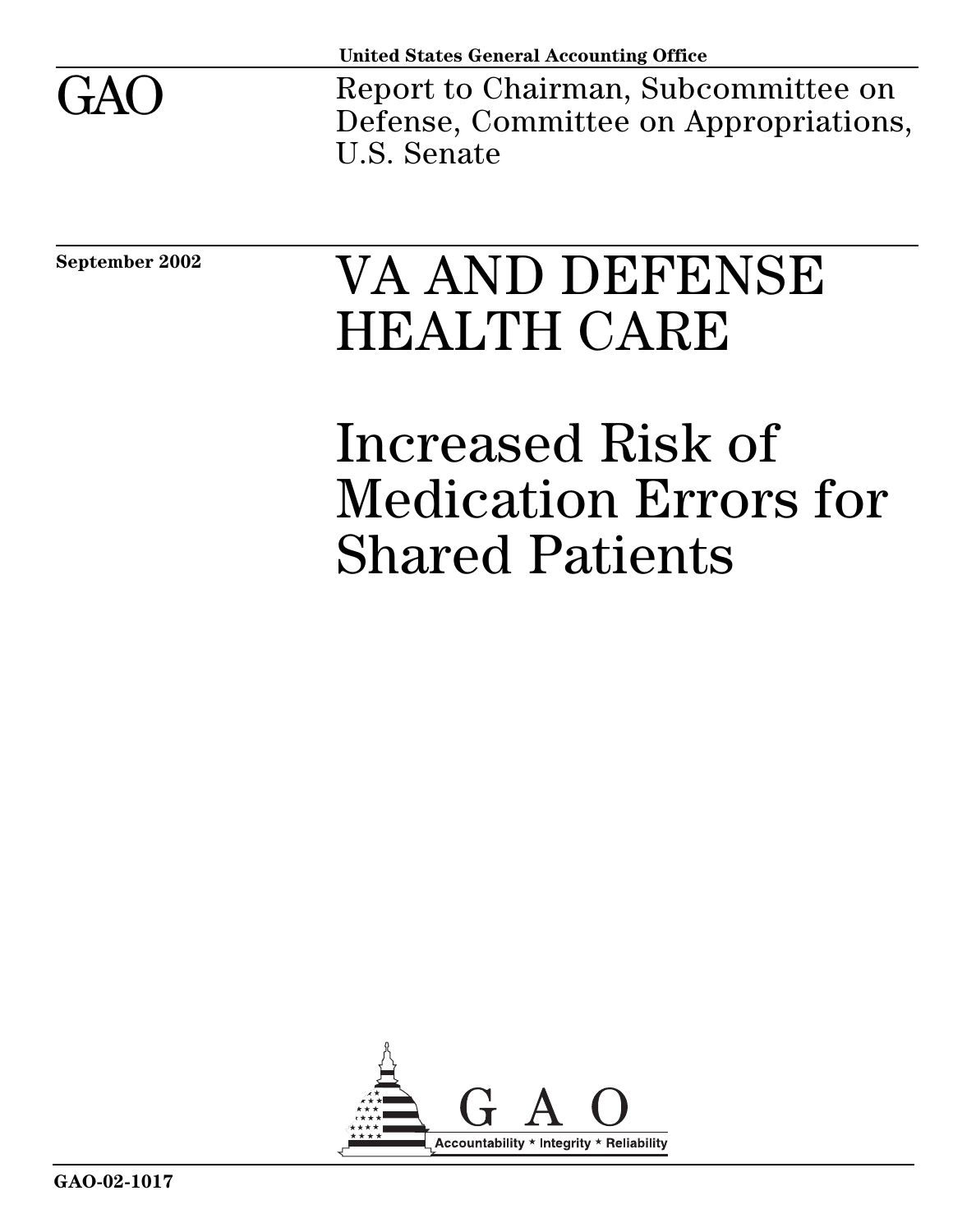## **Contents**

| <b>Letter</b>       |                                                                               | 1               |
|---------------------|-------------------------------------------------------------------------------|-----------------|
|                     | <b>Results in Brief</b>                                                       | $\overline{2}$  |
|                     | Background                                                                    | $\overline{4}$  |
|                     | Shared Patients Obtain Inpatient Drugs from the Treating Agency               |                 |
|                     | but Generally Return to Home Agency for Outpatient Drugs                      | 13              |
|                     | Shared Patients Experience Gaps in Medication Safety Measures                 | 14              |
|                     | Safety Gaps Remain Despite Efforts to Address Them                            | 20              |
|                     | Conclusions                                                                   | 22              |
|                     | <b>Recommendations For Executive Action</b>                                   | 23              |
|                     | <b>Agency Comments and Our Evaluation</b>                                     | 23              |
| <b>Appendix I</b>   | <b>Comments from the Department of Veterans Affairs</b>                       | 27              |
| <b>Appendix II</b>  | <b>Comments from the Department of Defense</b>                                | 31              |
| <b>Appendix III</b> | <b>GAO Contacts and Staff Acknowledgments</b>                                 | 33              |
| <b>Table</b>        |                                                                               |                 |
|                     | Table 1: Description of Joint Venture Sites and Services as of<br>August 2002 | $6\phantom{.}6$ |
| <b>Figures</b>      |                                                                               |                 |
|                     | Figure 1: Safeguards in Process Typically Used by VA and DOD to               |                 |
|                     | Provide Medications to Their Own Beneficiaries                                | 8               |
|                     | Figure 2: Gaps in Medication Safeguards for Shared Patients                   | 15              |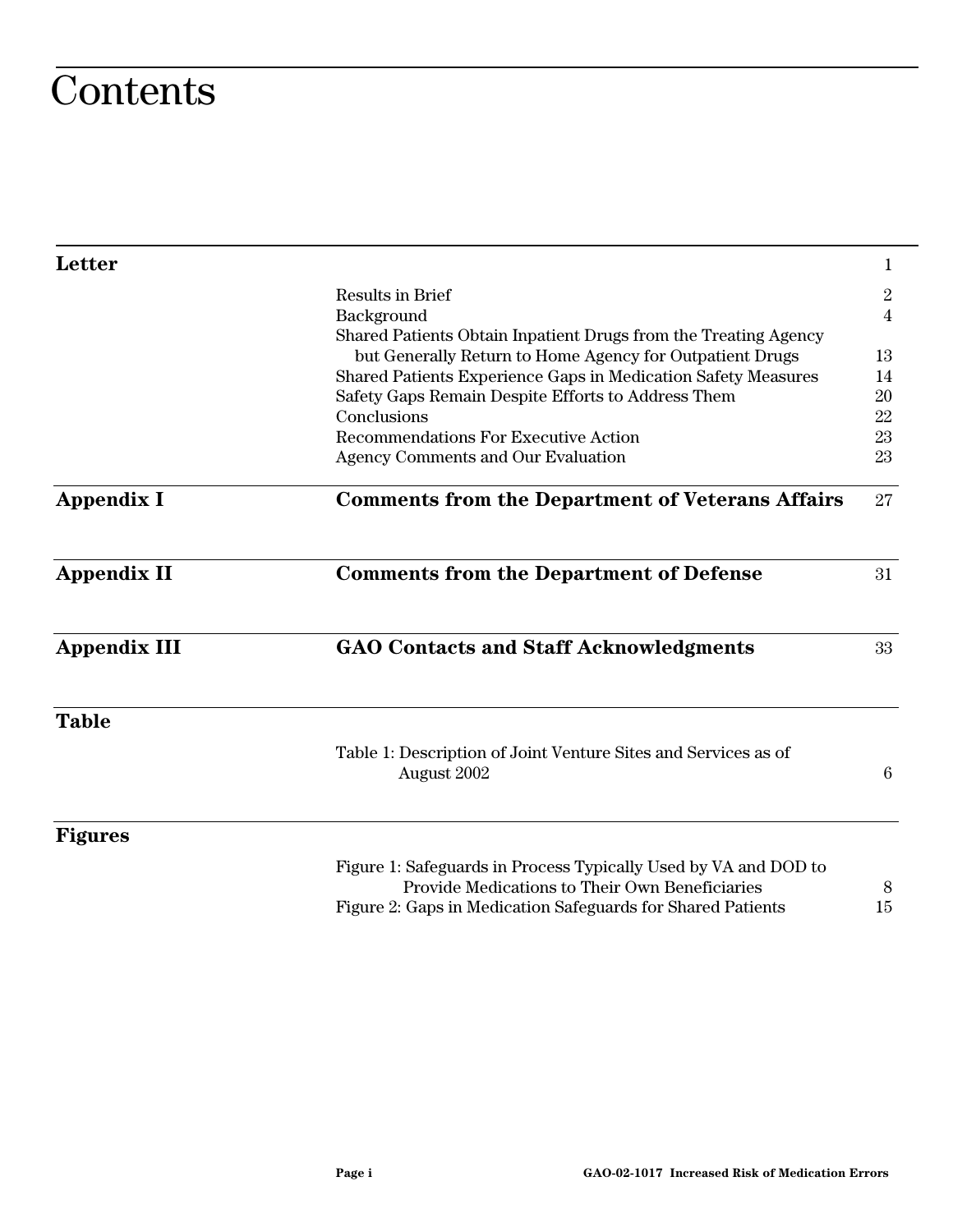#### **Abbreviations**

| adverse drug event                              |
|-------------------------------------------------|
| American Society of Health-System Pharmacists   |
| Department of Defense                           |
| Composite Health Care System                    |
| computerized provider order entry               |
| <b>Computerized Patient Record System</b>       |
| <b>Federal Health Information Exchange</b>      |
| Government Computer-Based Patient Record        |
| Institute of Medicine                           |
| Indian Health Service                           |
| <b>Institute for Safe Medication Practices</b>  |
| Joint Commission on Accreditation of Healthcare |
| Organizations                                   |
| military treatment facility                     |
| <b>Pharmacy Data Transaction Service</b>        |
| pharmacy and therapeutics                       |
| Department of Veterans Affairs                  |
|                                                 |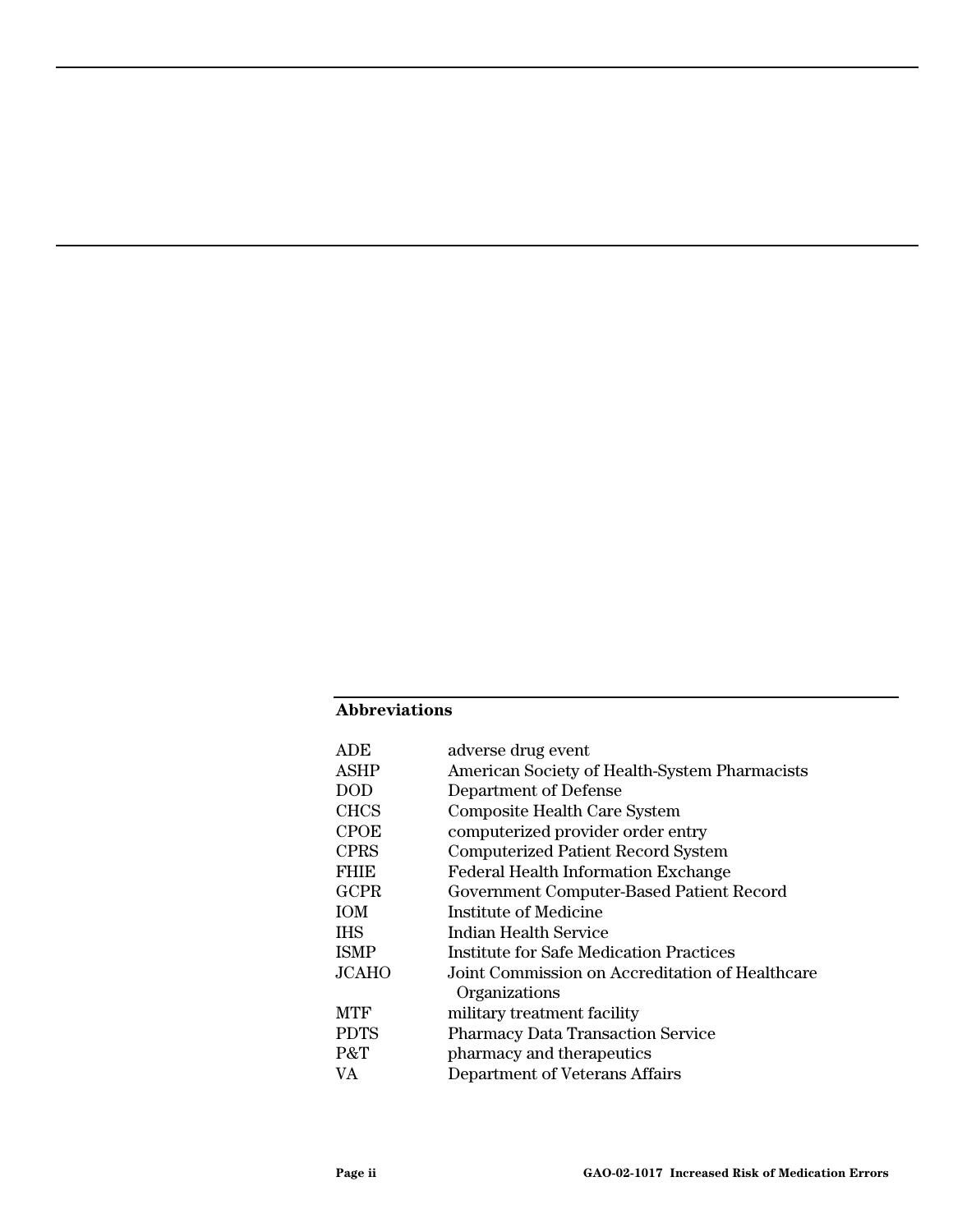

**United States General Accounting Office Washington, DC 20548** 

September 27, 2002

The Honorable Daniel K. Inouye Chairman Subcommittee on Defense Committee on Appropriations United States Senate

Dear Mr. Chairman:

Adverse drug events (ADE), which include adverse drug reactions and preventable medication errors, have gained national attention in recent years. The risk of medication errors is an important issue for the Department of Veterans Affairs (VA) and the Department of Defense (DOD), in part because their large beneficiary populations receive many prescriptions—in fiscal year 2000, 86 million and 66 million, respectively. Each agency has recognized the significance of medication errors and has instituted practices to reduce them, such as making patients' medical records more accessible to providers and performing checks for drug interactions. Although each agency designed safeguards to protect its own patients, certain VA and DOD patients receive medications from both agencies—either because they are eligible for care under both systems or because they are referred from one agency to the other under VA-DOD health resources sharing agreements. Preventing medication errors for these shared patients presents an additional challenge.

VA and DOD estimate that about 800,000 beneficiaries are dually eligible for care from VA and DOD and an unknown number of additional beneficiaries receive care through sharing agreements.<sup>1</sup> Concerned about the effectiveness of medication safeguards for shared patients, you asked us to determine (1) from which agency shared patients obtain medications, (2) whether gaps exist in medication safeguards for shared patients, and (3) if gaps exist, how they are being addressed.

<sup>|&</sup>lt;br>|<br>| <sup>1</sup>VA and DOD could not provide us with the number of beneficiaries receiving care under sharing agreements. However, in our 2000 report, *VA and Defense Health Care: Evolving Health Care Systems Require Rethinking of Resource Sharing Strategies*  [\(GAO/HEHS-00-52,](http://www.gao.gov./cgi-bin/getrpt?GAO/HEHS-00-52) May 17, 2000), six joint venture sites—sites where VA and DOD have pooled resources to capitalize on existing facilities or to build new ones—reported about 360,000 episodes of care under sharing agreements for fiscal year 1998.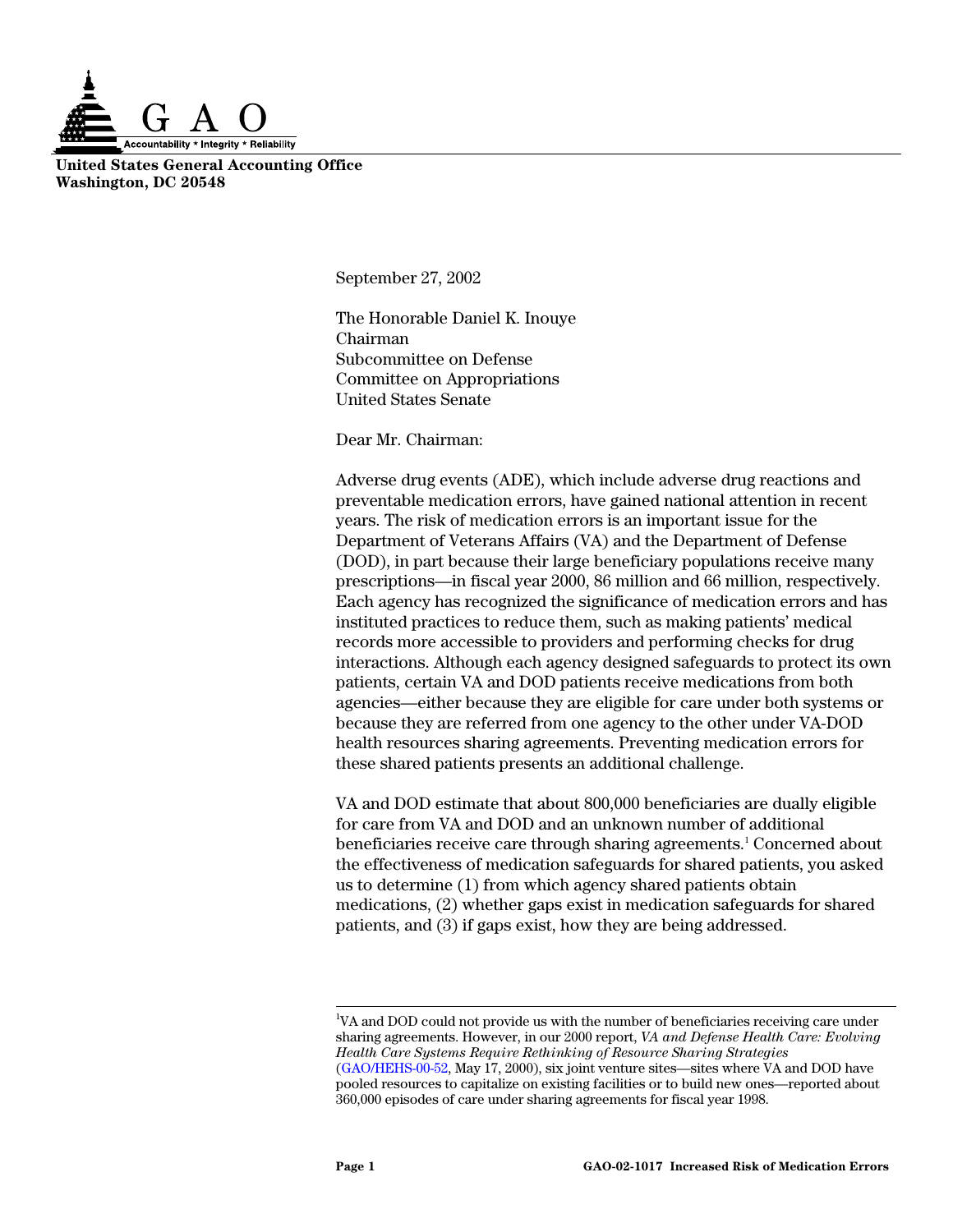To conduct our work, we reviewed VA's and DOD's processes for providing outpatient and inpatient medications to shared patients. To focus our review on locations with large numbers of shared patients, we examined VA and DOD's seven joint ventures, which have had experience working together under sharing agreements. At your request, we conducted an on-site review of pharmacy operations at the joint venture in Hawaii, where there is an agreement between Tripler Army Medical Center and the VA Medical and Regional Office Center. At this site, we observed how medications are provided to shared patients and evaluated these processes for gaps in medication safeguards. We also examined medication error reports and interviewed VA and DOD providers, pharmacists, patient safety personnel, and information systems personnel. We spoke by telephone with personnel in similar positions at the six other joint venture sites to identify procedures used to provide medications to shared patients and evaluated these procedures for medication safety gaps. We spoke with personnel at all joint venture sites about their medication safety programs, but we were not able to identify errors specific to shared patients because neither VA nor DOD tracks information in this way.

We also spoke with VA and DOD headquarters personnel knowledgeable about pharmacy, patient safety, formulary, and information technology issues.<sup>2</sup> In addition, we reviewed the literature on medication errors and consulted experts on patient safety and medication errors from the Joint Commission on Accreditation of Healthcare Organizations (JCAHO); the Institute for Safe Medication Practices (ISMP); and the Leapfrog Group for Patient Safety, a coalition of more than 100 public and private organizations that provide health care benefits. We conducted our work from February 2002 through September 2002 in accordance with generally accepted government auditing standards.

## Results in Brief

Joint venture sites with inpatient facilities provide pharmacy services to shared inpatients in the same manner as they do for their own beneficiaries, that is, medications are ordered using the facility's guidelines and filled through the inpatient pharmacy at that facility. Although the process for providing medications to shared outpatients differs across sites, generally each agency expects its beneficiaries to use

 $\frac{1}{2}$  $A^2$ A formulary is a set of drugs that a health care organization prefers that its physicians prescribe.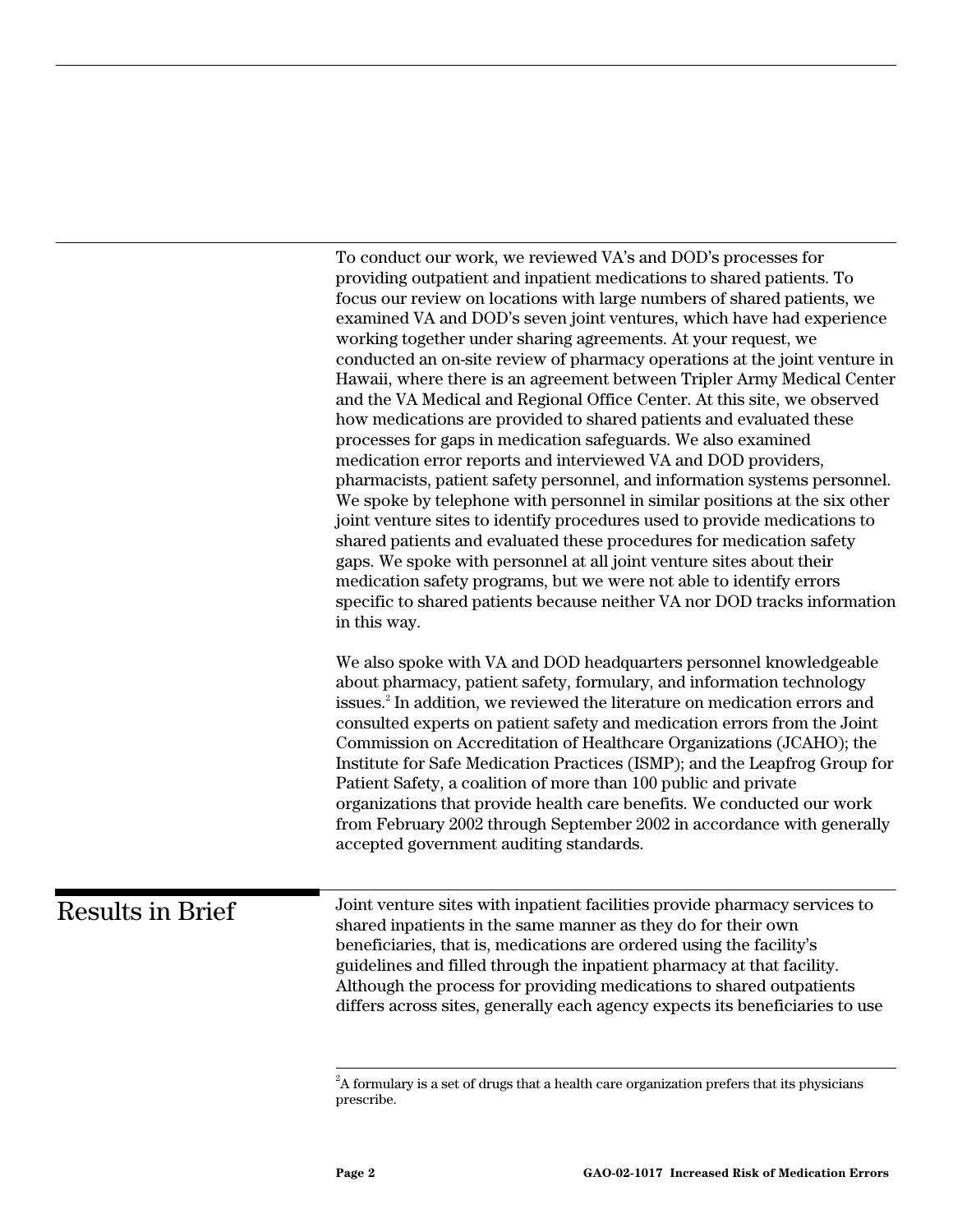its own, separate pharmacy for outpatient prescriptions, even when prescriptions are ordered by providers from the other agency. At one joint venture, a single DOD pharmacy provides medications for both VA and DOD outpatients. However, VA patients obtain only initial, short-term prescriptions at this DOD pharmacy; longer-term prescriptions and refills are obtained by mail from VA.

Shared patients face an increased risk of medication errors. Gaps in safeguards result primarily from VA's and DOD's separate, uncoordinated information and formulary systems. Providers and pharmacists at joint venture sites generally do not have access to shared patients' complete health information to aid in making medication decisions because information in one agency's electronic health record system is generally not accessible by the other agency. Also, providers of one agency generally cannot use computerized provider order entry (CPOE) to order drugs that are to be dispensed in the other agency's pharmacy. As a result, the potential for error is introduced when prescriptions are handwritten or reentered into the other agency's pharmacy system. Moreover, automatic checks for drug allergies and interactions are not complete for shared patients because medications dispensed by the other agency will not be included in the check. VA's and DOD's separate formulary systems also complicate providing medications to shared patients because providers either prescribe from the other agency's formulary, which may contain unfamiliar drugs, or prescribe a limited supply of a drug, which may later be switched to comply with the formulary of the patient's home agency.<sup>3</sup> Such switching puts the patient at greater risk for an adverse drug reaction.

Joint venture sites have taken steps to address some of these safety gaps. For instance, all sites have made patient information more accessible by providing additional, although incomplete, access to the other agency's patient information system. Some sites have produced computer-printed, rather than handwritten, prescriptions or developed practices to collect information on medications that patients are using from other sources, for instance, those obtained from the other agency. In addition, some have addressed the problems created by separate formulary systems by having both agencies represented on the pharmacy and therapeutics (P&T)

 $\frac{1}{3}$  $34$ <sup>3</sup> Home agency" is used in this report to refer to the primary agency the patient relies on for care and "treating agency" for the other agency. For instance, VA is the home agency for VA patients referred to DOD for care, and DOD is the treating agency.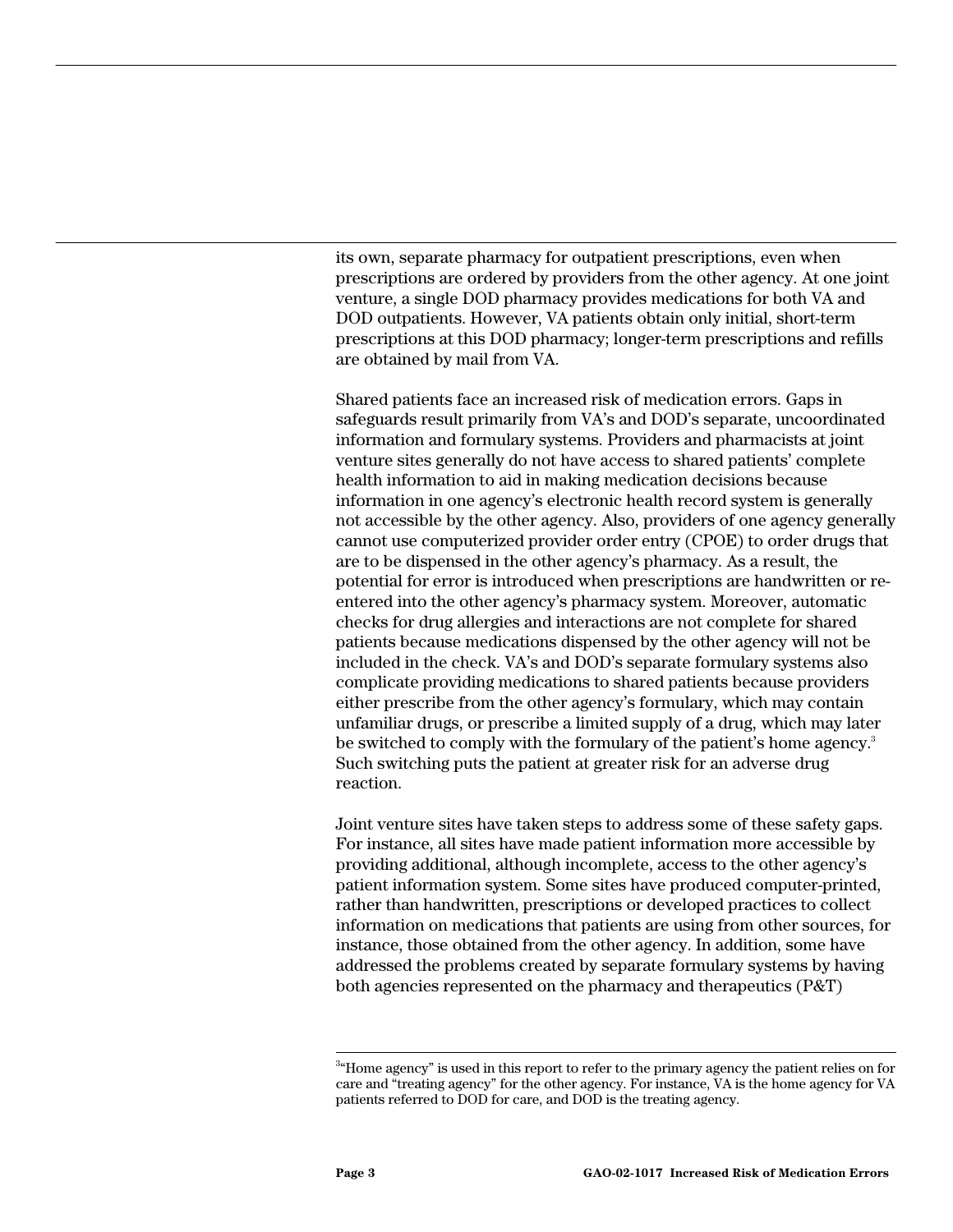committee, the group that makes decisions about drugs included on the formulary, or by stocking nonformulary drugs used by the other agency. However, none of these practices fully addresses the safety gaps. In addition, the use of such practices varies by site.

We are recommending that VA and DOD improve procedures, especially relating to sharing of electronic information, for patients using both systems so that they are not at greater risk of medication errors than if they received their care from only one system. In its comments to our draft report, VA concurred with all our recommendations. DOD concurred with our recommendations to develop the capability for VA and DOD providers to access patient information in both agencies' patient information systems and to develop comprehensive drug interaction checks that include both VA- and DOD-provided drugs. DOD also agreed to require providers to use CPOE for shared patients where it is available. It disagreed with modifying the current systems as a way of extending this capability because both agencies have longer-term plans to upgrade or replace their pharmacy information system modules. However, because of the time it will take to upgrade or replace the system modules, shared patients continue to be at risk for medication errors. DOD also said that it did not concur with establishing a joint P&T committee at each joint venture site. We recommended the establishment of either a joint P&T committee or a similar working group, and DOD indicated support for such working groups.

## Background

To encourage the sharing of federal health care resources, the Veterans Administration and Department of Defense Health Resources Sharing and Emergency Operations Act authorizes VA medical centers and DOD military treatment facilities (MTF) to enter into sharing agreements to buy, sell, and barter medical and support services.<sup>4</sup> Local VA and DOD officials have identified benefits that have resulted from such sharing, including increased revenue, enhanced staff proficiency, fuller utilization of staff and equipment, improved beneficiary access, and reduced cost of services.<sup>5</sup>

 $\frac{1}{4}$ Pub. L. No. 97-174, 96 Stat. 70 (1982) (codified to 38 U.S.C. § 8111 (2000)).

<sup>5</sup> U.S. General Accounting Office, *VA and Defense Health Care: Evolving Health Care Systems Require Rethinking of Resource Sharing Strategies*, [GAO/HEHS-00-52](http://www.gao.gov./cgi-bin/getrpt?GAO/HEHS-00-52) (Washington, D.C.: May 17, 2000).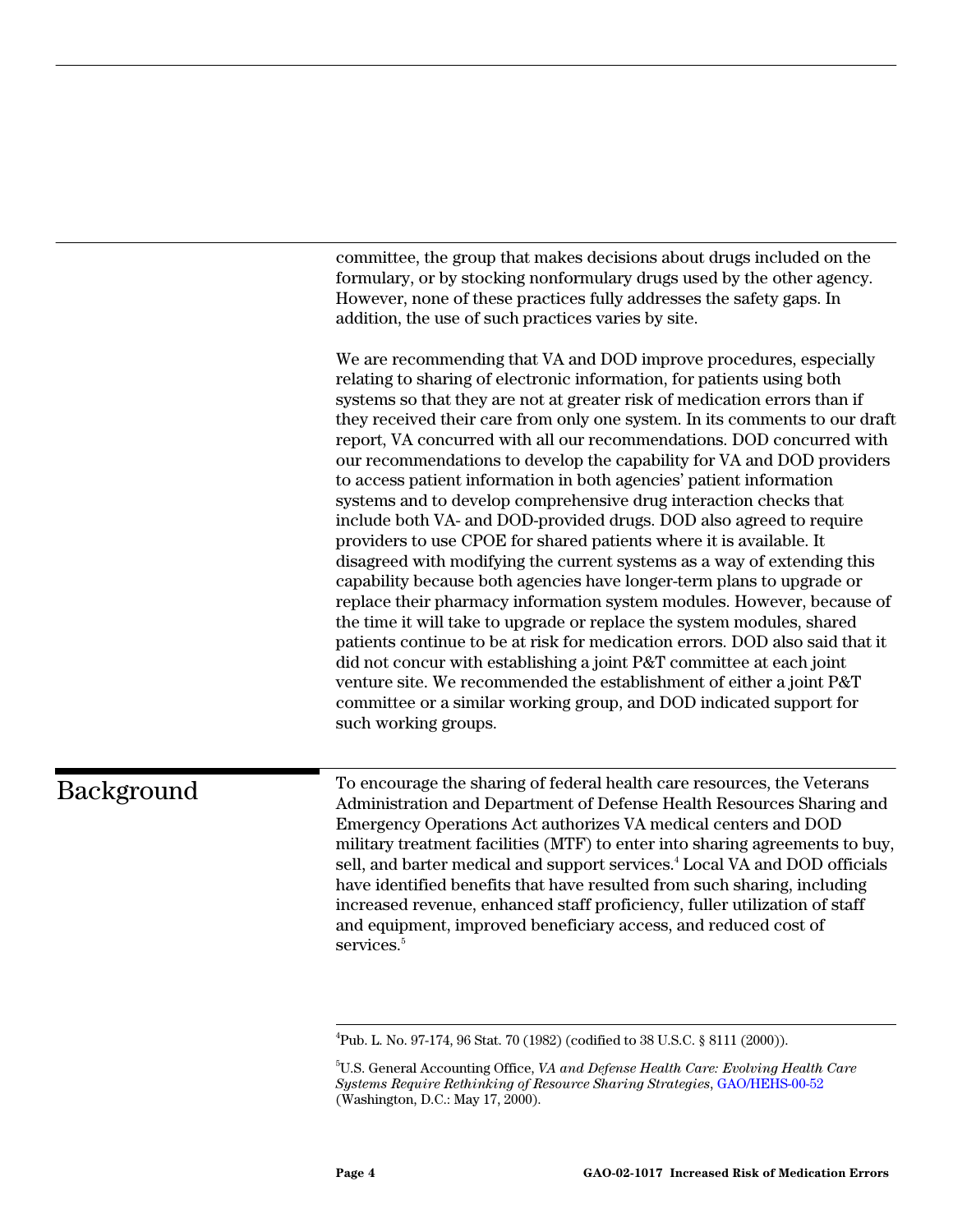Seven of these sharing agreements are joint venture agreements, which involve the sharing of physical space as well as health care services. These joint ventures range from a single, jointly staffed MTF serving both VA and DOD patients—as is the case with Mike O'Callaghan Federal Hospital at Nellis Air Force Base in Nevada—to more modest sharing in Key West, Florida, where VA and DOD share a building that houses their separate outpatient clinics. In addition to physical space, agreements at these sites usually provide for one agency to refer patients to the other for inpatient and/or outpatient care. As table 1 shows, DOD is most often the host agency, that is, the agency providing the majority of services.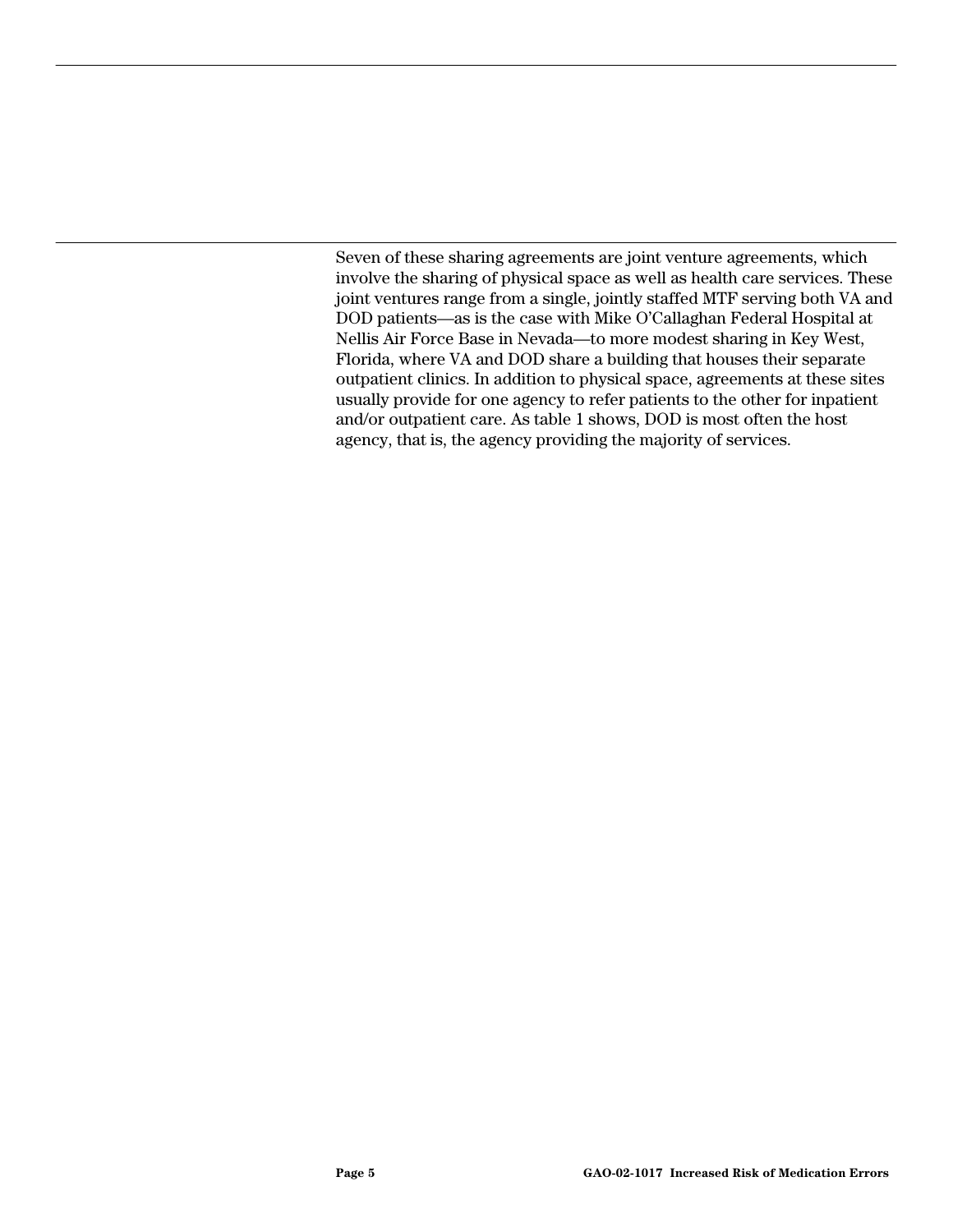| Joint venture                                                                                                          | <b>Host</b><br>agency | General description of health<br>care services shared                                                                                                                                                                                                           |
|------------------------------------------------------------------------------------------------------------------------|-----------------------|-----------------------------------------------------------------------------------------------------------------------------------------------------------------------------------------------------------------------------------------------------------------|
| Alaska<br>Elmendorf Hospital, Elmendorf Air<br>Force Base<br>Alaska VA Healthcare System and<br><b>Regional Office</b> | <b>DOD</b>            | Air Force hospital serves DOD<br>and VA inpatients. Air Force also<br>provides certain outpatient<br>specialty care for VA patients.                                                                                                                            |
| California<br>David Grant Medical Center, Travis<br>Air Force Base<br>VA Northern California Health Care<br>System     | <b>DOD</b>            | Air Force hospital at Travis Air<br>Force Base serves DOD and VA<br>inpatients. Air Force also provides<br>certain outpatient specialty care<br>for VA patients. VA hospital at<br>Sacramento provides certain<br>specialty outpatient care to DOD<br>patients. |
| Florida <sup>ª</sup><br>Key West Naval Branch Clinic<br>VA Community Based Clinic                                      | <b>DOD</b>            | DOD provides outpatient<br>pharmacy medications to both<br>DOD and VA patients. <sup>b</sup>                                                                                                                                                                    |
| Hawaii<br><b>Tripler Army Medical Center</b><br>Honolulu VA Medical and Regional<br>Office Center                      | <b>DOD</b>            | Army hospital serves DOD and VA<br>inpatients. Army also provides<br>certain outpatient specialty care<br>for VA patients.                                                                                                                                      |
| Nevada<br>Mike O'Callaghan Federal Hospital,<br>Nellis Air Force Base<br>VA Southern Nevada Healthcare<br>System       | <b>DOD</b>            | Jointly staffed Air Force hospital<br>serves DOD and VA inpatients.<br>Hospital also provides certain<br>outpatient specialty care for both<br>VA and DOD patients.                                                                                             |
| New Mexico<br>United States Air Force Clinic,<br>Kirtland Air Force Base<br>New Mexico VA Health Care System           | VA                    | VA hospital serves VA and DOD<br>inpatients. VA also provides<br>certain outpatient specialty care<br>for DOD patients.                                                                                                                                         |
| Texas<br>William Beaumont Army Medical<br>Center, Fort Bliss<br>El Paso VA Health Care System                          | <b>DOD</b>            | Army hospital serves DOD and VA<br>inpatients. Army also provides<br>certain outpatient specialty care<br>for VA patients.                                                                                                                                      |

#### **Table 1: Description of Joint Venture Sites and Services as of August 2002**

<sup>a</sup>The sharing agreement for these clinics is between the Naval Hospital Jacksonville and the Miami VA Medical Center.

Pharmacy services are the primary focus of this sharing agreement, but VA also provides limited specialty care to DOD patients.

Source: VA and DOD joint venture site documents and officials.

In addition to referred patients, joint ventures, like other VA and DOD facilities, share dually eligible patients. Recent changes in VA's and DOD's health care programs have increased both the number of dual eligibles and the likelihood that they will obtain services from both systems. The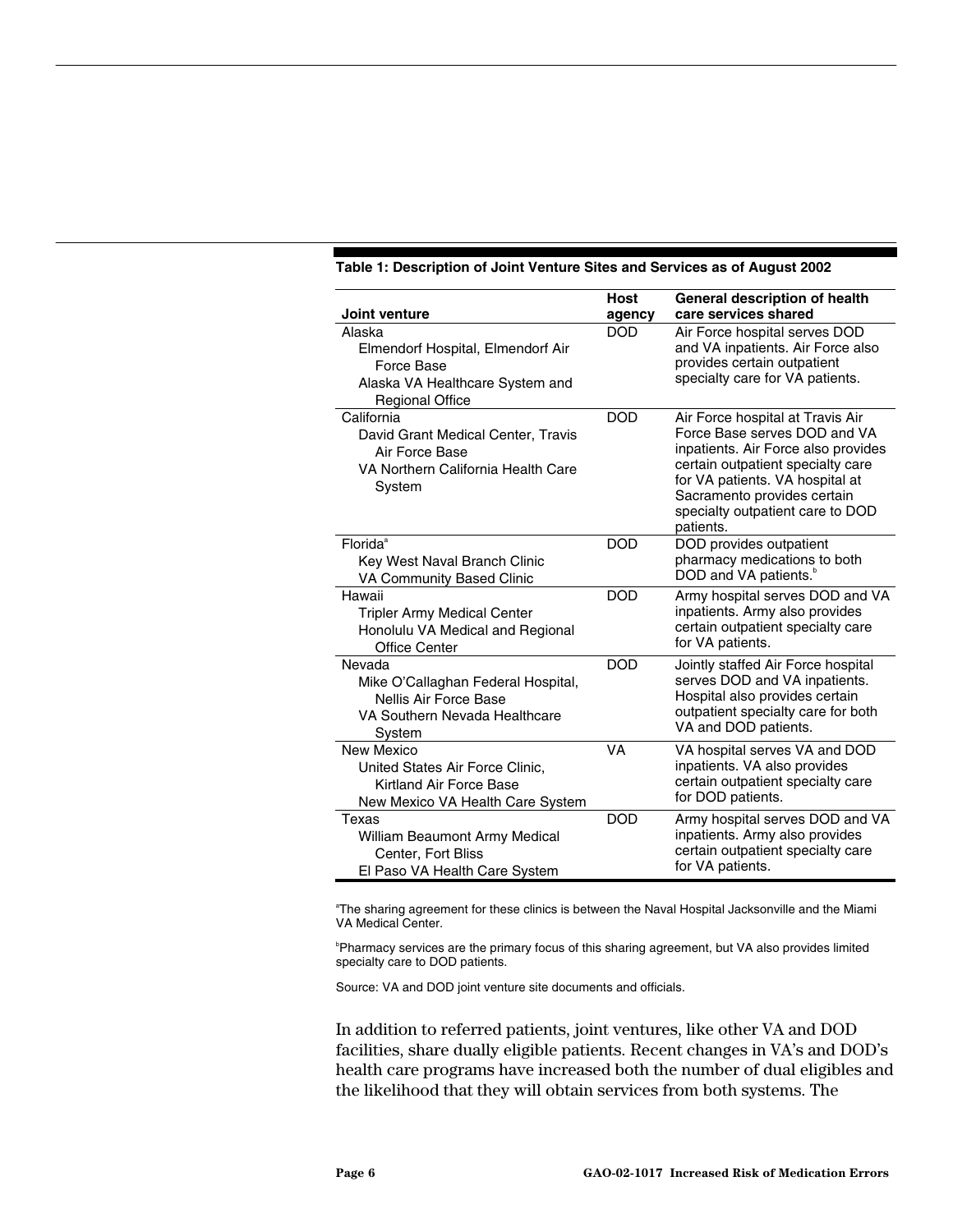|                                                   | number of veterans, including all military retirees, eligible for VA health<br>care was increased in fiscal year 1999 due to removal of statutory<br>restrictions. <sup>6</sup> In addition, the number of military retirees eligible for DOD<br>health care increased in 2001 when full eligibility was extended to retirees<br>age 65 and over. <sup>7</sup> Furthermore, a February 2002 increase in VA's<br>copayment for outpatient drugs—from \$2 per prescription to \$7 per<br>prescription-has given dual eligibles who receive health care from VA<br>more incentive to have their prescriptions filled at a DOD pharmacy. <sup>8</sup>                                                                                    |
|---------------------------------------------------|--------------------------------------------------------------------------------------------------------------------------------------------------------------------------------------------------------------------------------------------------------------------------------------------------------------------------------------------------------------------------------------------------------------------------------------------------------------------------------------------------------------------------------------------------------------------------------------------------------------------------------------------------------------------------------------------------------------------------------------|
| <b>Medication Errors Pose</b><br>Significant Risk | The Institute of Medicine (IOM) raised national awareness of the problem<br>of medication errors with its 2000 study, To Err is Human: Building a<br>Safer Health System. <sup>9</sup> As we reported in 2000, there is general agreement<br>that medication errors are a significant problem, although the actual<br>magnitude of the problem is uncertain. <sup>10</sup> Researchers and patient safety<br>advocates have suggested certain measures to reduce the risk of<br>medication errors, and VA and DOD have incorporated many of these<br>measures as features of their health care systems. Figure 1 illustrates the<br>typical process, including safeguards that VA and DOD use to provide<br>medications to patients. |

 ${}^{8}$ This copayment is adjusted annually for inflation.

<sup>-&</sup>lt;br>6  ${}^{6}\!$  Income restrictions were removed by the Veterans Health Care Eligibility Reform Act of 1996, Pub. L. No. 104-262, § 101, 110 Stat. 3177, 3179 (1996). VA's implementing regulations are found at 38 C.F.R. §§ 17.46, 17.47 (2001).

 $\mathrm{^{7}E}$ ligibility was expanded by the Floyd D. Spence National Defense Authorization Act for Fiscal Year 2001, Pub. L. No. 106-398, §§ 711-712, 114 Stat. 1654, 1654A-175, 1654A-176 (2000). Formerly, military retirees 65 and older were treated on a space-available basis.

<sup>9</sup> IOM estimated that over 7,000 people in the United States die each year from medication errors. Institute of Medicine, *To Err is Human: Building a Safer Health System*  (Washington, D.C.: National Academy Press, 2000).

<sup>10</sup>U.S. General Accounting Office, *Adverse Drug Events: The Magnitude of Health Risk Is Uncertain Because of Limited Incidence Data*[, GAO/HEHS-00-21](http://www.gao.gov./cgi-bin/getrpt?GAO/HEHS-00-21) (Washington, D.C.: Jan. 18, 2000).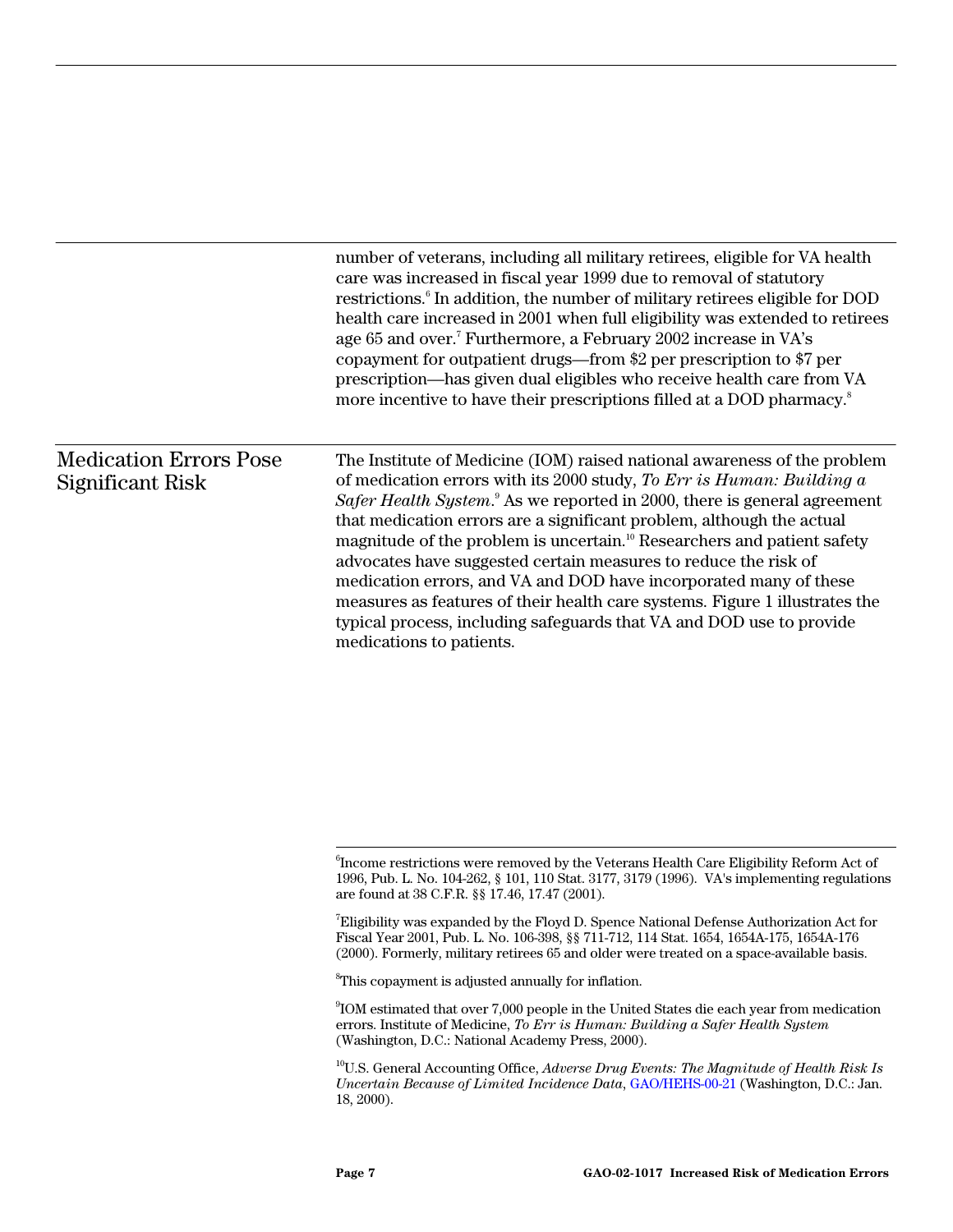



<sup>&</sup>lt;sup>a</sup>At most DOD MTFs, DOD providers lack the capability to electronically order medications for inpatients.

Source: VA and DOD headquarters officials and joint venture site documents and officials.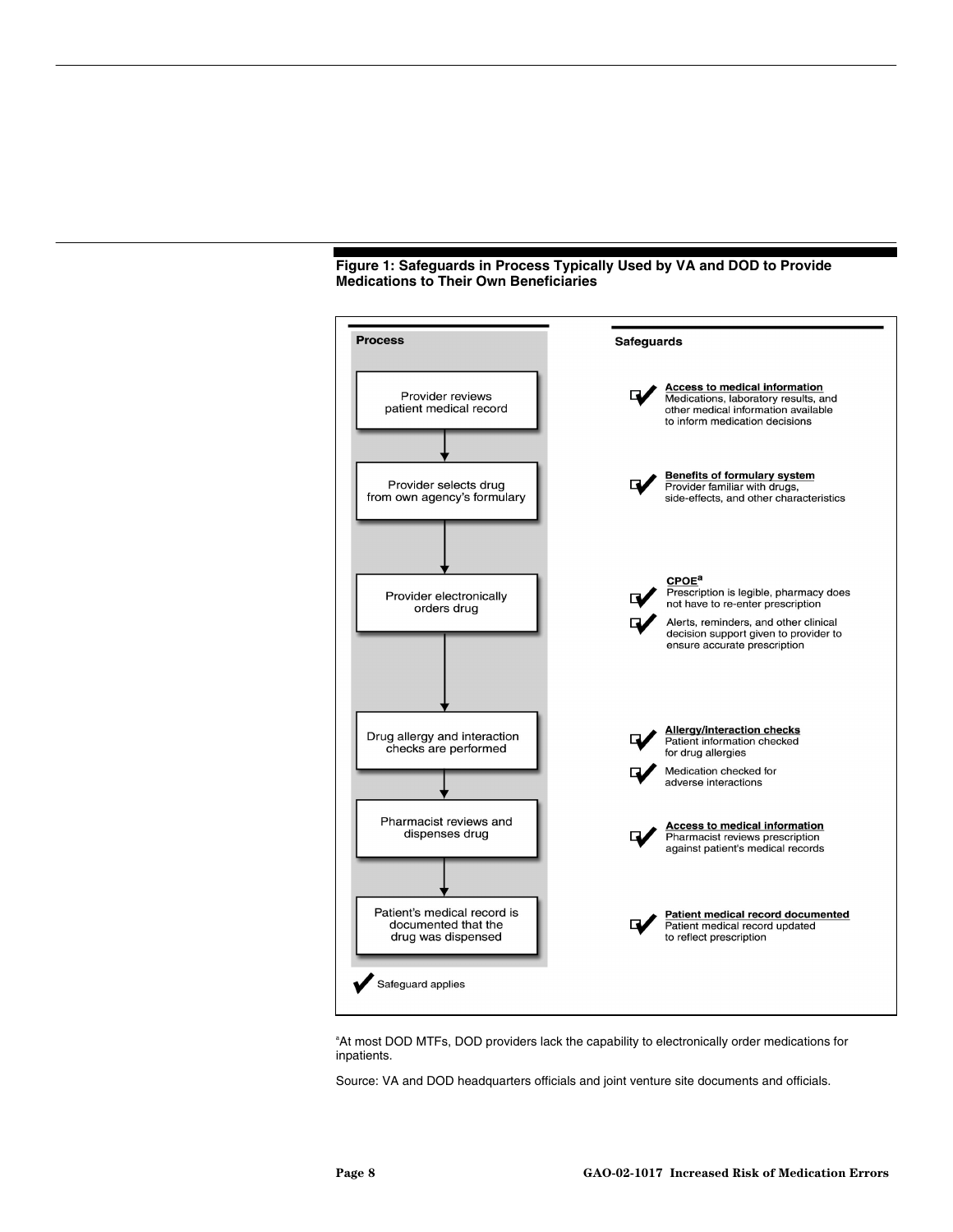|                                                  | Medication safety experts have identified the following factors that can<br>contribute to reducing medication errors.                                                                                                                                                                                                                                                                                                                                                                                                                                                                                                                                                                                                                                                                                                                                                                                                                                                                                                                                                                                                                                                                                                                                                                                                                                                                                                                          |
|--------------------------------------------------|------------------------------------------------------------------------------------------------------------------------------------------------------------------------------------------------------------------------------------------------------------------------------------------------------------------------------------------------------------------------------------------------------------------------------------------------------------------------------------------------------------------------------------------------------------------------------------------------------------------------------------------------------------------------------------------------------------------------------------------------------------------------------------------------------------------------------------------------------------------------------------------------------------------------------------------------------------------------------------------------------------------------------------------------------------------------------------------------------------------------------------------------------------------------------------------------------------------------------------------------------------------------------------------------------------------------------------------------------------------------------------------------------------------------------------------------|
| <b>Accessible Patient Medical</b><br>Information | According to experts from organizations such as the American Society of<br>Health-System Pharmacists (ASHP) and IOM, access to patient medical<br>information is important to both providers and pharmacists in reducing<br>medication errors. A study of adverse drug events conducted by Brigham<br>and Women's Hospital found that the inaccessibility of patient<br>information—such as information on the patient's condition, results of<br>laboratory tests, and current medications—was a leading cause of<br>prescribing errors. <sup>11</sup> The ASHP guidelines for preventing hospital<br>medication errors state that prescribers should evaluate the patient's total<br>status and review all existing drug therapy before prescribing new or<br>additional medications. They also recommend that pharmacists and others<br>responsible for processing drug orders should have routine access to<br>appropriate clinical patient information—including medication and allergy<br>profiles, diagnoses, and laboratory results—to help evaluate the<br>appropriateness and efficacy of medication orders. One way to provide<br>this ready access is a computerized medical record. A computerized<br>medical record can improve health care delivery by providing medical<br>personnel with better data access, faster data retrieval, and more<br>versatility in data display than available with a paper record. <sup>12</sup> |
|                                                  | Both VA and DOD are in the process of transitioning from paper-based to<br>electronic systems for recording and accessing patient health information.<br>VA's system, the Computerized Patient Record System (CPRS), captures a<br>wide range of patient information, including progress notes, vital statistics,<br>laboratory results, medications, drug allergies, and radiological and<br>catheterization images. DOD's system, the Composite Health Care System<br>(CHCS), captures similar, but less extensive, patient information. For                                                                                                                                                                                                                                                                                                                                                                                                                                                                                                                                                                                                                                                                                                                                                                                                                                                                                                 |

 <sup>11</sup>Lucian L. Leape and others. "Systems Analysis of Adverse Drug Events," *The Journal of the American Medical Association*, vol. 274, no. 1 (1995).

<sup>12</sup>U.S. General Accounting Office, *Medical ADP Systems: Automated Medical Records Hold Promise to Improve Patient Care*[, GAO/IMTEC-91-5 \(W](http://www.gao.gov./cgi-bin/getrpt?GAO/IMTEC-91-5)ashington, D.C.: Jan. 22, 1991), and Institute of Medicine, *The Computer-Based Patient Record: An Essential Technology for Health Care* (Washington, D.C.: National Academy Press, 1997).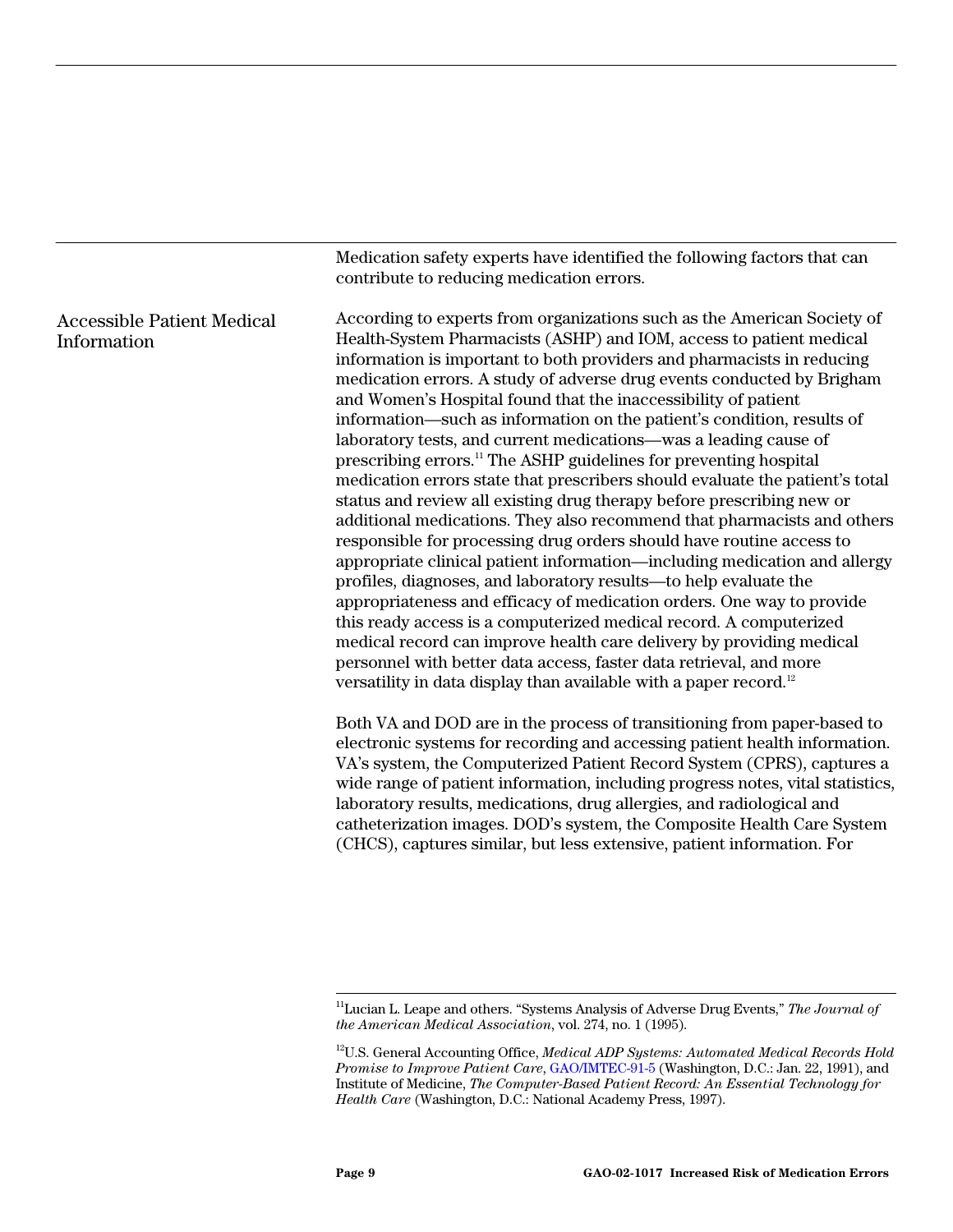example, CHCS cannot capture or store progress notes or electronic images.<sup>13</sup>

JCAHO standards for hospitals and ambulatory health organizations require that organizations maintain formularies and direct that they must consider the potential for medication errors as a criterion for selecting drugs that will be stocked.14 Although frequently considered a mechanism for controlling costs, patient safety experts maintain that formulary systems can also optimize therapeutic outcomes and facilitate medication safety.15 According to IOM, a formulary system can help reduce adverse drug events because the drugs selected for the formulary are evaluated by knowledgeable experts and chosen based on their relative therapeutic merits and safety.16 In addition, formularies limit unneeded variety in drug use—a practice supported by ISMP and the Institute for Healthcare Improvement—and assist in educating prescribers on safe and appropriate use of formulary drugs. Formulary Systems

> Both VA and DOD have formulary systems. VA's national formulary consists of about 1,200 pharmacy items, including over 1,000 drugs, and each of VA's 21 regional Veterans Integrated Service Networks can augment the national formulary. DOD's Basic Core Formulary consists of about 165 drugs, and an MTF can add other drugs based on the clinical services and scope of care provided by that facility.<sup>17</sup> Both agencies also have approval processes for prescribers to obtain nonformulary drugs for their patients when medically necessary. As part of their ordering systems,

<sup>16</sup>Institute of Medicine, *Description and Analysis of the VA National Formulary* (Washington, D.C.: National Academy Press, 2000).

 $^{13}$ DOD is developing an enhanced health information system, CHCS II. Starting this year, this system will be deployed in installments over the next 6 years and will allow for capturing additional patient information and provide more capabilities, for instance, more clinical decision support, than CHCS currently has.

<sup>&</sup>lt;sup>14</sup>JCAHO Sentinel Event Alert, Issue 19, May 2001.

 $^{15}$ By formulary system, we mean not only the list of preferred drugs but also the associated processes used by organizations to select safe and efficacious drugs and to monitor and guide their use.

<sup>&</sup>lt;sup>17</sup>In the National Defense Authorization Act for Fiscal Year 2000, Congress required DOD to implement a uniform drug formulary by October 2000, applicable to military pharmacies, retail pharmacies, and DOD's mail order pharmacy (Pub. L. No. 106-65  $\S$  701 (a)(1), (2)(A), 113 Stat. 512, 677 (2000) (codified to 10 U.S.C. 1074g (a)(1), (2)(A) (2000)). DOD issued a proposed rule to establish a uniform formulary in April 2002, but this rule has not been finalized (67 Fed. Reg. 17948 (2002)).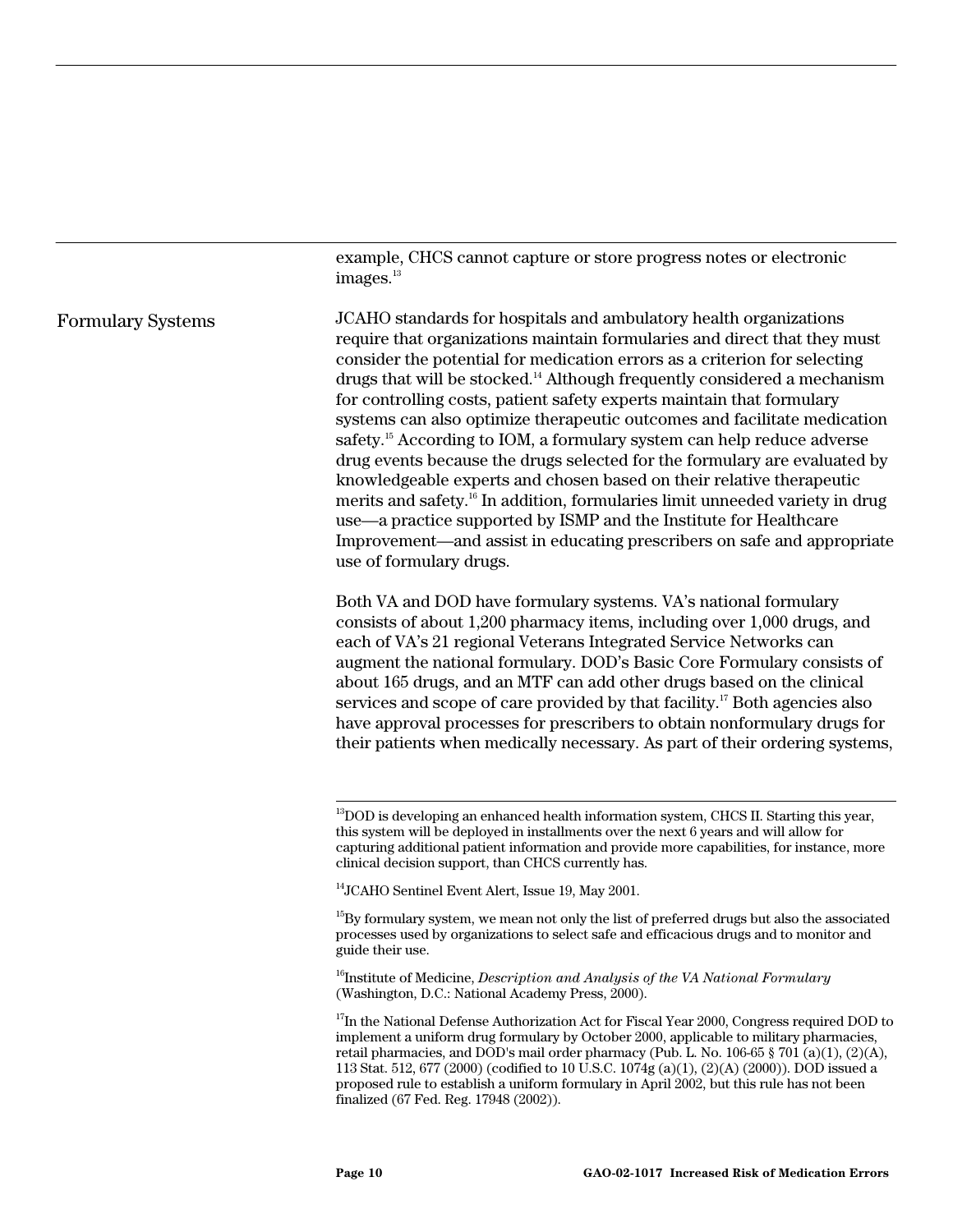some VA and DOD facilities have also developed electronic decisionmaking support related to their formularies, such as prompts to remind physicians to order specific laboratory tests prior to administering certain drugs or alerts related to the safe use of certain drugs.

#### Computerized Provider Order Entry

CPOE systems can reduce medication errors by eliminating legibility problems of handwritten orders and providing clinical decision-making support by sending alerts and instantaneous reminders directly to providers as orders are being placed.18 For instance, as providers enter a medication order, they can be given a potential range of doses for medications ordered, alerted to relevant laboratory results, and prompted to verify which medication is being ordered when the drug sounds or looks like another drug on the formulary. Studies have shown computerized provider ordering reduced medication errors by 55 percent to 86 percent.19 In light of this evidence, the Leapfrog Group for Patient Safety adopted computerized provider order entry as one of its initial safety standards. ISMP has also emphasized the need to take advantage of electronic ordering technology, calling for the elimination of handwritten prescriptions nationwide by 2003.

VA and DOD acknowledge the safety benefits of providers electronically ordering medications, and both CPRS and CHCS (for outpatient prescriptions only at most locations) have this capability.20 VA established a goal in its 2002 Network Performance Plan for 95 percent use of CPOE (both inpatient and outpatient) by 2002, with 100 percent use planned for 2004.<sup>21</sup> While DOD officials told us that CPOE is encouraged and widely utilized, DOD has no written policy or goals related to its use.

 $18$ <sup>18</sup>CPOE allows direct entry of medication orders by a prescriber into a system that electronically transmits these orders to the pharmacy for filling.

<sup>&</sup>lt;sup>19</sup>David W. Bates and others, "Effect of Computerized Physician Order Entry and a Team Intervention on Prevention of Serious Medication Errors," *The Journal of the American Medical Association*, vol. 280, no. 15 (1998), and David W. Bates and others, "The Impact of Computerized Physician Order Entry on Medication Error Prevention," *The Journal of the American Medical Informatics Association*, vol. 6, no. 4 (1999).

 $^{20}$ DOD is evaluating a new pharmacy package that would include inpatient ordering capability; however, officials were unable to provide us with an expected implementation date.

 $21$ Chemotherapy and total parenteral nutrition are excepted for inpatient ordering; narcotics, chemotherapy, and clinic-stocked items (such as immunizations) are excepted for outpatient ordering.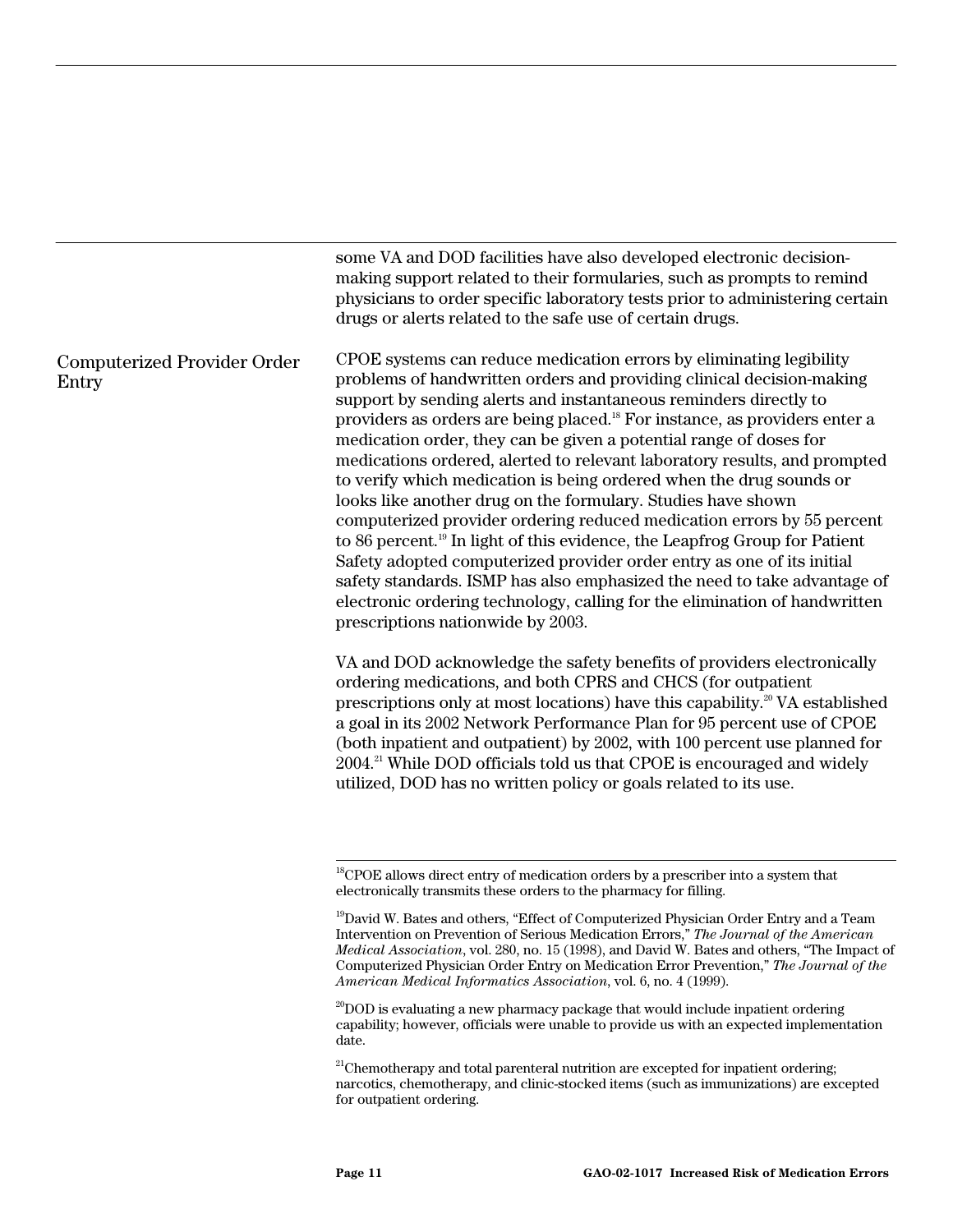#### Automatic Checks for Drug Interactions and Allergies

Both VA's and DOD's electronic ordering systems perform automatic checks for potential adverse reactions due to drug allergies and interactions. VA's CPRS performs checks for drug allergies and interactions between all medications ordered and dispensed by a VA facility, including those sent from VA's mail order center. Although medications dispensed for the same patient at another VA facility are generally not included in the check, VA officials told us that they are exploring methods to broaden their drug interaction capability.<sup>22</sup> DOD's system for drug interaction checking is more comprehensive than VA's system. CHCS checks for drug allergies and interactions between drugs prescribed or dispensed at the MTF, and DOD's Pharmacy Data Transaction Service (PDTS) aggregates information from CHCS with other points of service—other MTFs, network pharmacies, and DOD's mail order pharmacy—to perform a complete drug interaction check.<sup>23</sup>

Automatic electronic checks for drug interactions, commonly available in retail drug stores, have been shown to greatly minimize medication errors.<sup>24</sup> For example, one study found that an automated review of prescriptions written for 23,269 elderly patients produced 43,007 alerts warning about potential medication problems—24,266 of which recommended a change in drug or dosage.<sup>25</sup> Professional groups such as ASHP and ISMP have also acknowledged the value of these systems.

 $22$ VA officials told us that about 14 percent of VA patients have prescriptions filled at more than one VA facility. Although VA providers have the ability to remotely view patients' records in other facilities, this systemwide information is not included in automatic drug checks.

 $^{23}$ Although DOD lacks computerized provider order entry for inpatients at most locations, this automatic check occurs when inpatient medication orders are entered into CHCS by pharmacy staff.

 $24$ Such services are often provided by pharmacy benefits managers, organizations that manage the prescription drug benefit on behalf of the benefit sponsor, which may be a health plan, a health maintenance organization, a union, or an employer.

<sup>&</sup>lt;sup>25</sup>Mark Monane and others, "Improving Prescribing Patterns for the Elderly Through an Online Drug Utilization Review Intervention: a system linking the physician, pharmacist, and computer," *The Journal of the American Medical Association,* vol. 280, no. 14 (1998), p. 1249(1).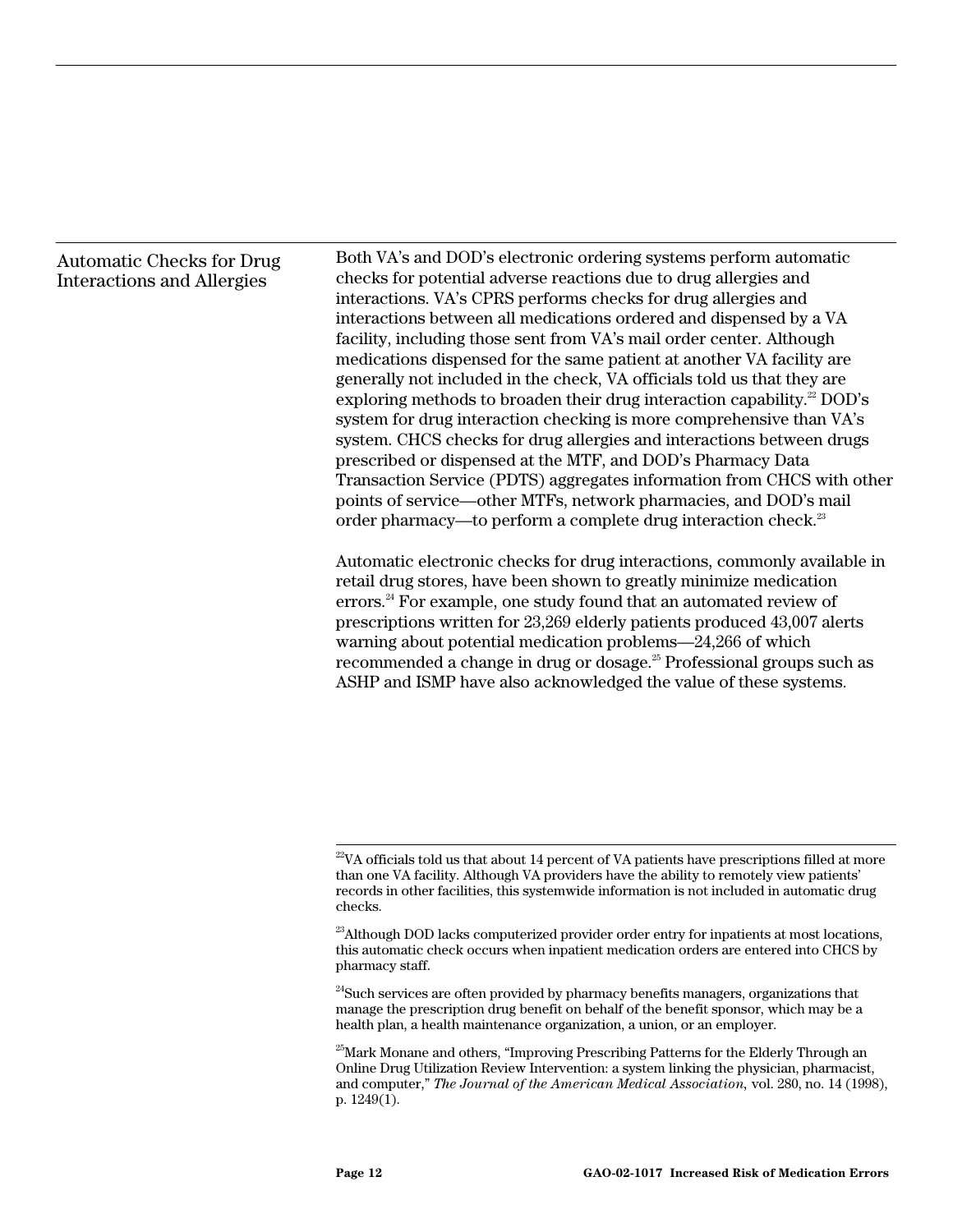Shared Patients Obtain Inpatient Drugs from the Treating Agency but Generally Return to Home Agency for Outpatient Drugs

At the six joint venture sites where inpatient services are provided, all patients referred for inpatient care receive medications from the inpatient facility providing the care.<sup>26</sup> Processes used to provide and record inpatient medications to referred patients are the same as those used for the host agency's own beneficiaries. Inpatient medications are ordered using the host facility's formulary guidelines and filled through the inpatient pharmacy. Initial supplies of discharge medications (usually 30 days or less) are also typically provided, although patients are expected to return to their home agency pharmacy for longer-term supplies.

In contrast, the process for providing medications to shared outpatients differs across sites. At six of the joint venture sites, each agency maintains a separate outpatient pharmacy. As a general rule, each agency expects its beneficiaries to use its pharmacy for outpatient prescriptions, even when providers from the other agency order the prescription. For instance, in Hawaii, both the Tripler Army Medical Center and the VA outpatient clinic next door maintain outpatient pharmacies. VA patients who are referred to Tripler for outpatient specialty care are expected to return to the VA clinic pharmacy to have their prescriptions filled. Even though this is the general rule at most sites, we noted that exceptions occur. For instance, at David Grant Medical Center on Travis Air Force Base, DOD supplies oncology medications to VA patients. Another exception is that all joint venture inpatient facilities provide weekend and after-hours emergency room care to patients of the other agency and, generally, medications are also supplied if needed. In contrast to the general rule, at the DOD facility in El Paso, referred VA patients are not expected to return to their home agency for their initial prescriptions but rather are allowed to obtain an initial supply of drugs from the DOD pharmacy. Subsequent prescriptions for these patients (renewals or refills) must be filled by their VA pharmacy.

At the seventh site, Key West, only DOD maintains a pharmacy. It serves both VA and DOD patients. However, VA patients receive only initial, short-term prescriptions (up to 30 days) from this DOD pharmacy and obtain longer-term prescriptions and refills via mail from the VA Medical Center in Miami.27

 $26$ Neither agency has an inpatient facility at Key West.

<sup>&</sup>lt;sup>27</sup>Homeless veterans in Key West obtain all their medications through the DOD pharmacy.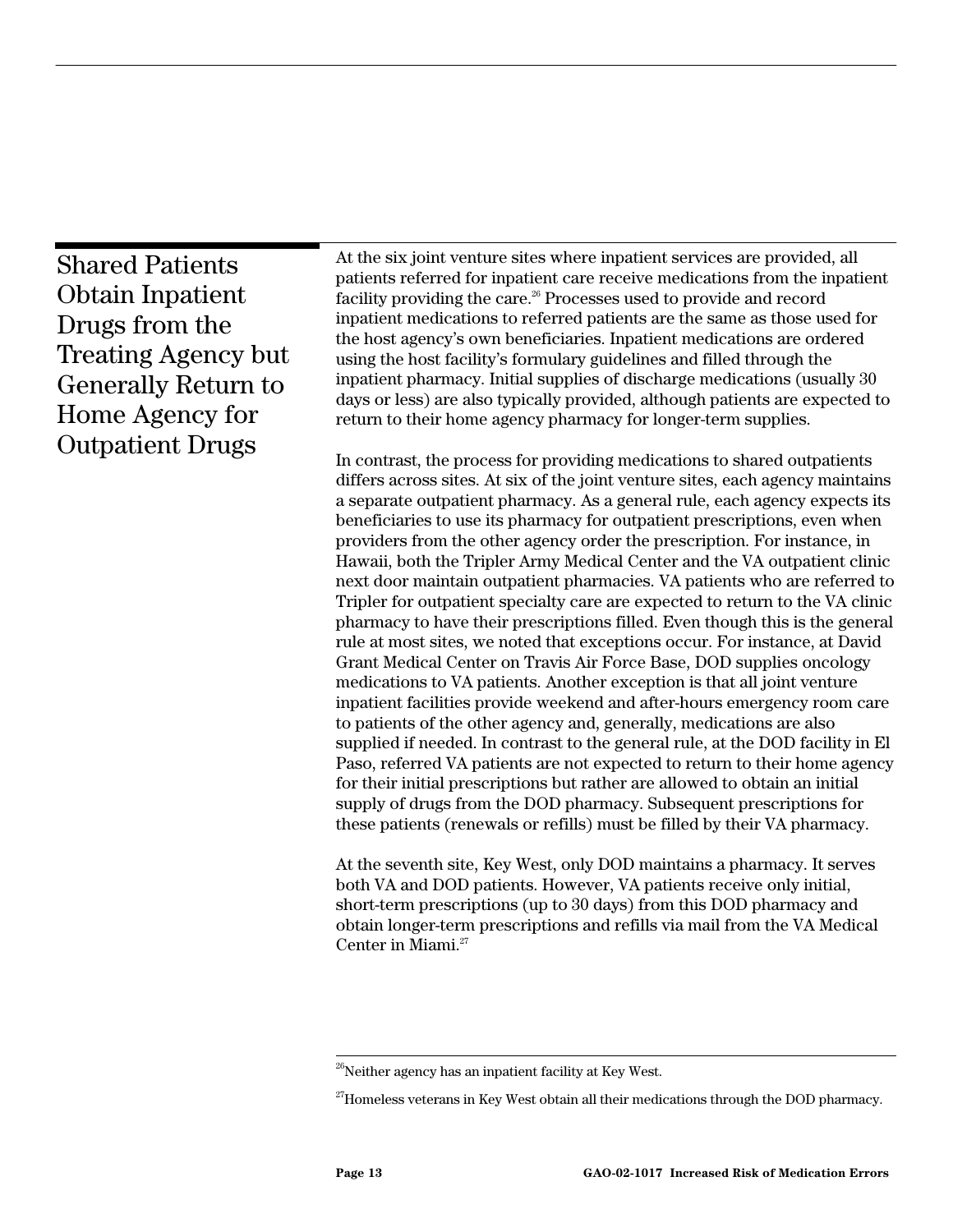| <b>Shared Patients</b><br><b>Experience Gaps in</b><br><b>Medication Safety</b><br><b>Measures</b> | VA's and DOD's separate, uncoordinated information and formulary<br>systems result in gaps in medication safeguards for shared inpatients and<br>outpatients. Lacking coordinated information systems, providers and<br>pharmacists at joint venture sites often cannot access shared patients'<br>complete health information, including prescribed medications, nor can<br>providers from one agency use electronic ordering to prescribe drugs that<br>are to be dispensed by the other agency's pharmacy. Because information<br>systems are uncoordinated, checks for drug allergies and interactions for<br>shared patients are based on incomplete information. In addition, separate<br>formulary systems introduce complications for shared patients because<br>providers must either prescribe from the other agency's formulary, which<br>may contain drugs unfamiliar to providers, or prescribe a limited supply of |
|----------------------------------------------------------------------------------------------------|----------------------------------------------------------------------------------------------------------------------------------------------------------------------------------------------------------------------------------------------------------------------------------------------------------------------------------------------------------------------------------------------------------------------------------------------------------------------------------------------------------------------------------------------------------------------------------------------------------------------------------------------------------------------------------------------------------------------------------------------------------------------------------------------------------------------------------------------------------------------------------------------------------------------------------|
|                                                                                                    | a drug, which may later be switched to comply with the formulary of the<br>patient's home agency. These gaps are illustrated in figure 2.                                                                                                                                                                                                                                                                                                                                                                                                                                                                                                                                                                                                                                                                                                                                                                                        |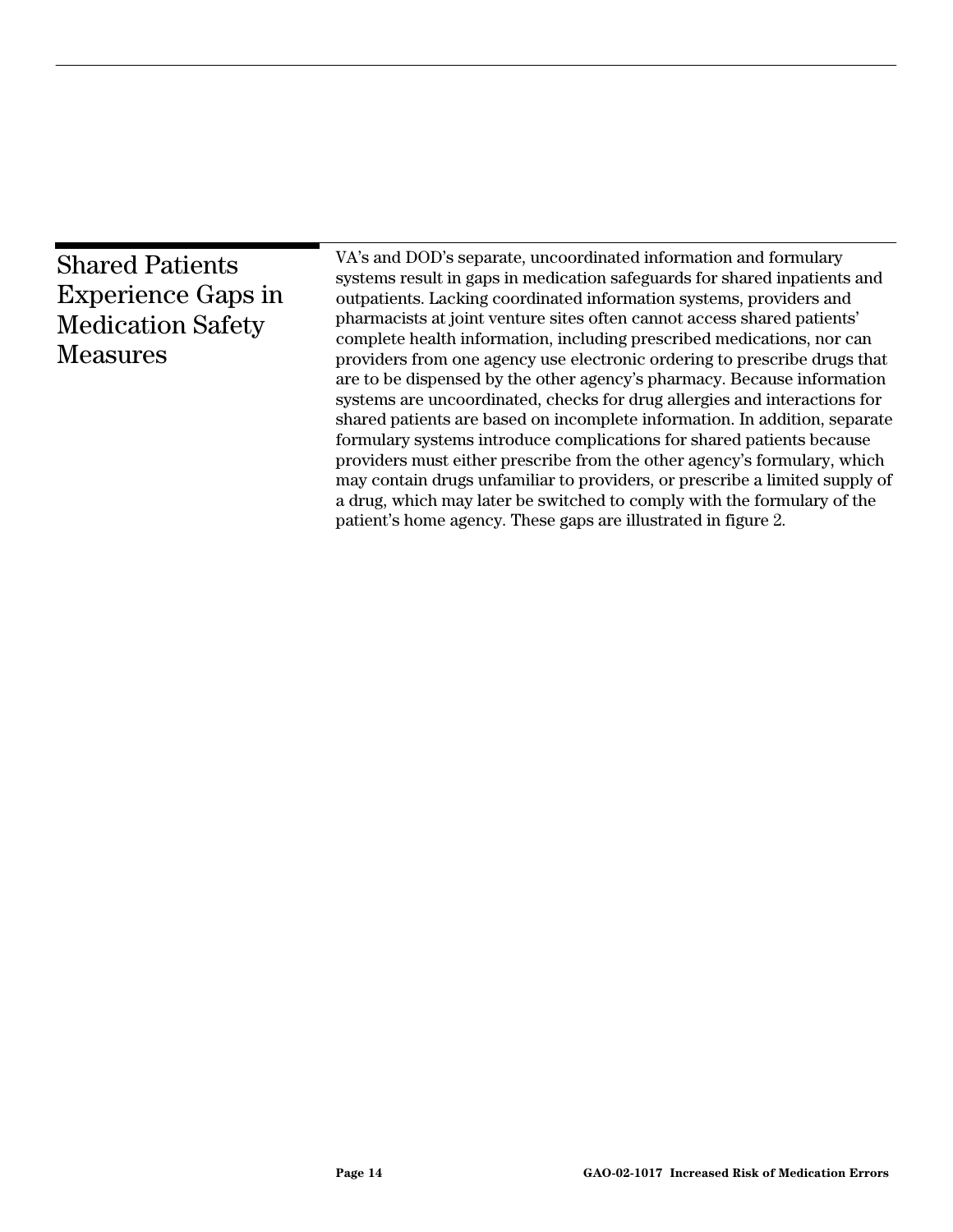



Note: This figure depicts the general process for shared inpatients and outpatients. However, an additional gap exists for shared inpatients that is not illustrated in the figure. Shared patients who are taking medications at the time of admission may have those drugs switched to comply with the agency's formulary at the inpatient facility.

Source: VA and DOD joint venture site documents and officials.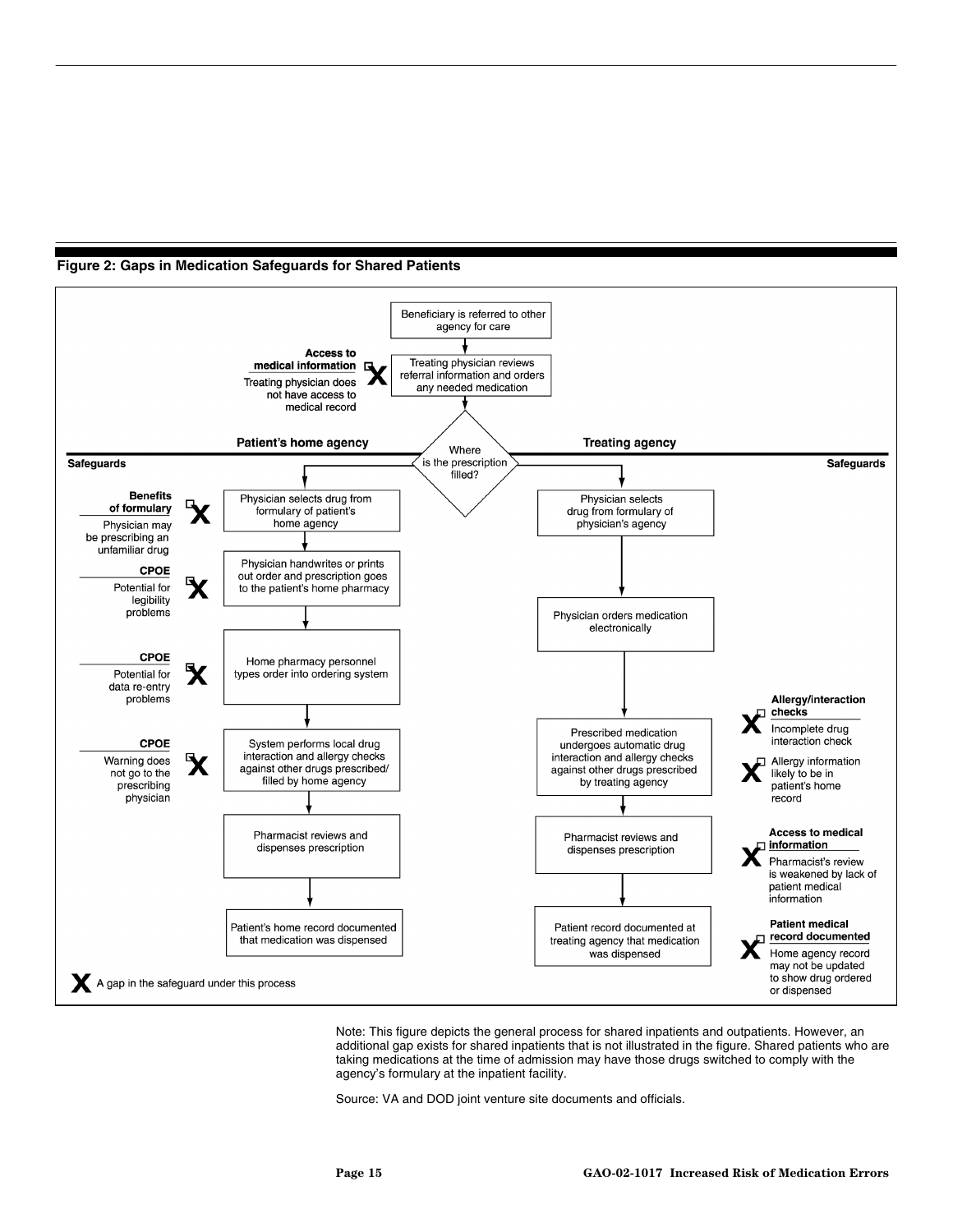### Providers and Pharmacists Have Incomplete Access to Health and Medication Information on Shared Patients

Ready access to pertinent clinical information is an important feature of medication safety; while VA's and DOD's patient information systems are capable of serving this function for each agency's own beneficiaries, gaps exist for shared patients. VA and DOD providers and pharmacists have ready access to health records of their own beneficiaries, largely through CPRS and CHCS, respectively. However, when agencies refer patients for care, the treating agency's providers and pharmacists have incomplete access to patients' health and medication information. Although referrals will usually be accompanied by some explanation of patients' medical conditions, the bulk of their electronic health and medication information, which resides in the health information system of their home agency, will often not be available to providers and pharmacists in the agency where they are referred for care. Access for pharmacists and treating providers to patient information in the referring agency's information system varies by location. For example, at four joint venture sites, pharmacists filling prescriptions for shared patients have no access to the other agency's patient information system. At another site, pharmacy access is restricted—at Tripler Army Medical Center in Hawaii, access to VA's CPRS is available in the inpatient pharmacy, but only one pharmacist has access. Providers at a few facilities have broader access. For example, at the David Grant Medical Center at Travis Air Force Base in northern California, CPRS is installed on every network computer that has CHCS, and providers in certain departments have been granted CPRS access.

VA and DOD pharmacists and providers we spoke with noted that lack of relevant patient health information could be a problem for shared patients. One example given to us was a VA provider treating a dual-eligible patient for diabetes. Certain drugs cannot be safely prescribed for diabetics without monitoring through laboratory tests. If the patient receives care from a VA physician but has prescriptions filled at a DOD pharmacy, the pharmacist would be unable to access the patient's medical record to review these laboratory results.28 Without this access, the pharmacist must call VA to ensure these laboratory values are within normal limits. In addition, pharmacy personnel at Tripler in Hawaii, where a single inpatient pharmacist has CPRS access, told us that additional pharmacists need CPRS access to facilitate after-hours medication needs of VA patients when this pharmacist is unavailable.

 $28$ While physicians have initial responsibility for making drug decisions, pharmacists also play a role in ensuring the safety of medication orders.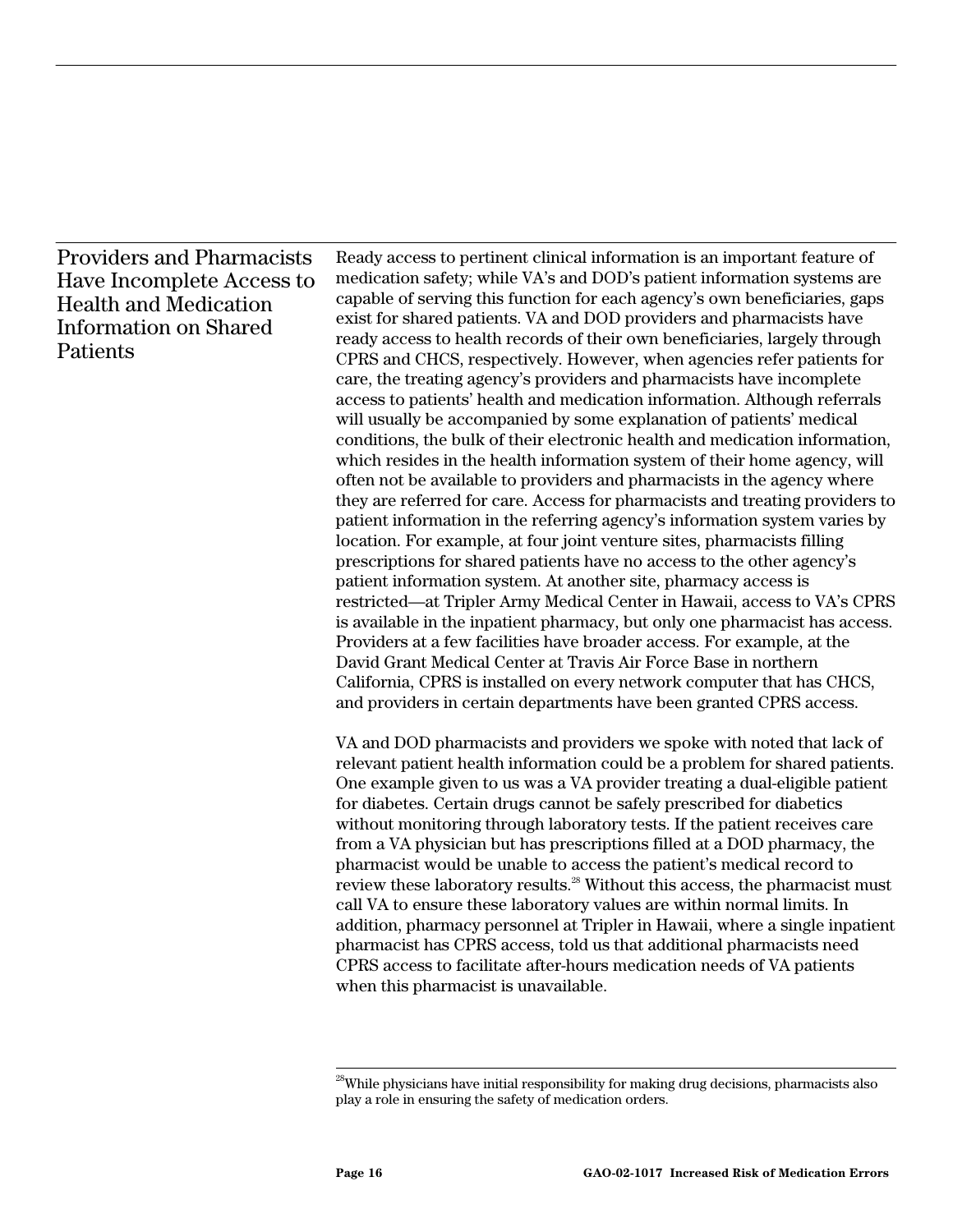#### Providers Generally Cannot Electronically Prescribe Drugs for Shared Patients

Computerized provider ordering of medications increases safety by assisting with medication decisions, providing alerts for drug interactions and allergies, and obviating handwriting legibility and transcription problems. However, prescriptions for shared patients are less likely to be ordered electronically by providers. Although both VA and DOD providers have outpatient electronic ordering capabilities when prescriptions are dispensed at their own pharmacies, patients referred from one agency to the other for care are typically expected to return to their home pharmacy to get prescriptions filled.<sup>29</sup> With the exception of DOD providers in Hawaii, none of the joint venture sites have the capability for providers to electronically order medications through their own computer systems for drugs that are to be dispensed by the other agency's pharmacy, nor do they typically have access to the other agency's electronic ordering systems to issue medication orders. Consequently, providers either handwrite medication orders for shared patients or give them printed copies that must be retyped into the patients' home agency's pharmacy system. Both situations introduce risks unique to shared patients.

We also found situations where providers had the capability to avoid handwriting prescriptions but continued to handwrite them. In Key West, for example, where all drugs are dispensed from the DOD pharmacy, VA providers have access to DOD's electronic ordering system, CHCS; but, for the most part, they handwrite prescriptions. These providers record patient care and medications in VA's CPRS, and if they were to electronically order medications, it would necessitate entry into a second system. They told us that using CHCS was slow and cumbersome, and ordering the medications using it took too much time.<sup>30</sup> A VA provider in Hawaii told us that, for these same reasons, providers sometimes handwrote prescriptions for dual eligibles to have filled at the DOD pharmacy when only one or two medications were being ordered.

Finally, although VA patients benefit when providers electronically order medications in VA hospitals, they generally lose this benefit when referred to DOD hospitals. Providers in VA hospitals have electronic ordering capability for inpatient medications, but this capability is not generally

 $^{29}$ Dual eligibles face a similar situation when they use VA providers but have their prescriptions filled by DOD or vice-versa.

 $^{30}$ In a demonstration of CHCS and CPRS, we observed that CPRS was more user-friendly. Navigating the system was easier because, unlike CHCS, which requires most commands to be typed in, most CPRS commands are selected with a mouse.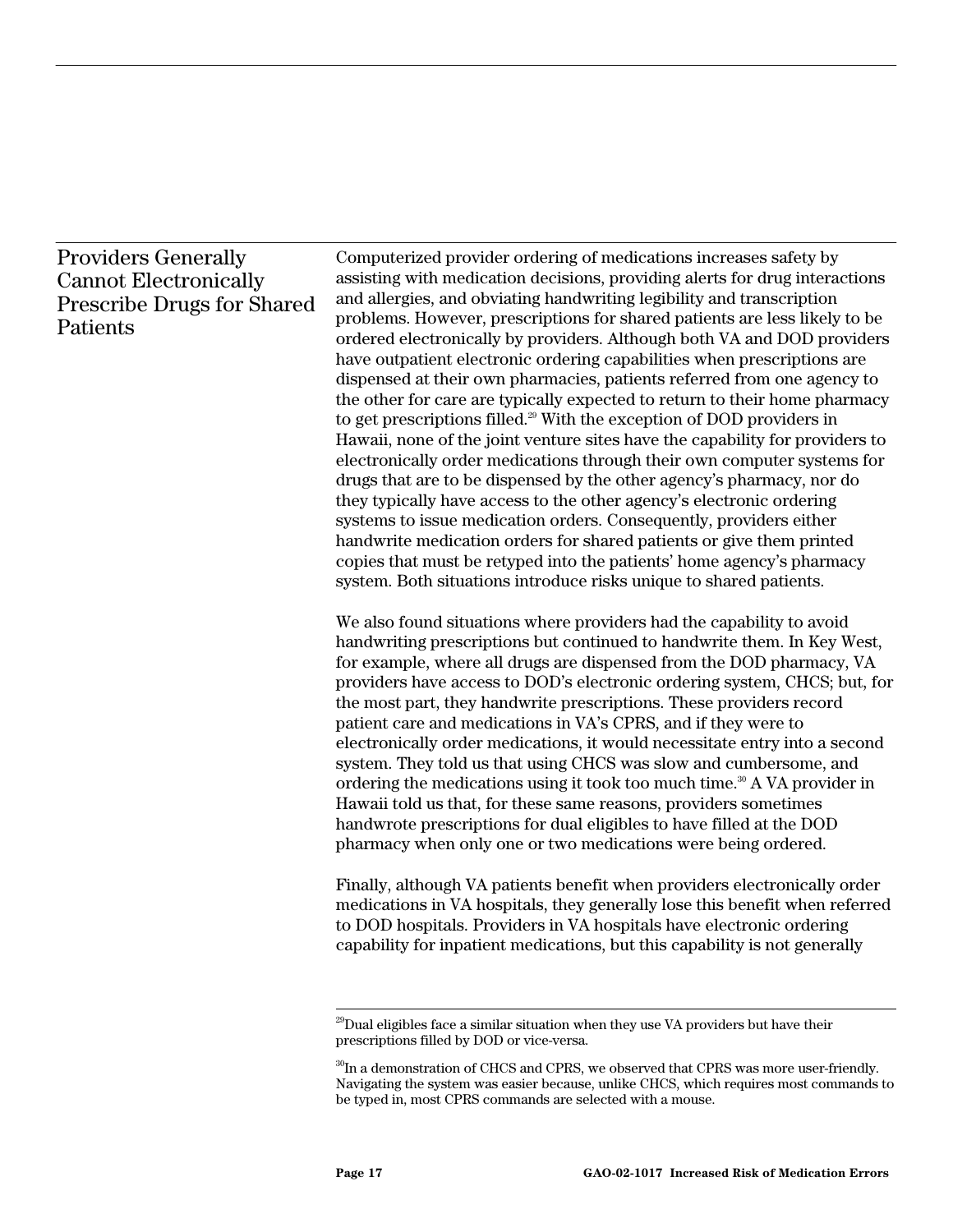|                                                                                                                                 | available in DOD hospitals. VA patients referred to DOD hospitals, like<br>DOD's own beneficiaries, usually have their prescriptions handwritten by<br>the provider, and then manually entered into CHCS by pharmacy<br>personnel. Thus, these patients are subjected to the risks associated with<br>handwritten prescriptions, such as illegible orders and transcription<br>errors.                                                                                                                                                                                                                                                                                                                                                                                                                                                                                                                                                                                                                                                                                                                                                                                                                                                                                                                                                                                                                                                                                                                                                                                                                                                                                                                                                                                                         |
|---------------------------------------------------------------------------------------------------------------------------------|------------------------------------------------------------------------------------------------------------------------------------------------------------------------------------------------------------------------------------------------------------------------------------------------------------------------------------------------------------------------------------------------------------------------------------------------------------------------------------------------------------------------------------------------------------------------------------------------------------------------------------------------------------------------------------------------------------------------------------------------------------------------------------------------------------------------------------------------------------------------------------------------------------------------------------------------------------------------------------------------------------------------------------------------------------------------------------------------------------------------------------------------------------------------------------------------------------------------------------------------------------------------------------------------------------------------------------------------------------------------------------------------------------------------------------------------------------------------------------------------------------------------------------------------------------------------------------------------------------------------------------------------------------------------------------------------------------------------------------------------------------------------------------------------|
| Incomplete Record of<br><b>Patient Medications</b><br><b>Hinders Automatic Checks</b><br>for Drug Interactions and<br>Allergies | Shared patients also do not get the full benefit of VA's and DOD's<br>automatic checks for drug allergies and interactions. VA and DOD patients<br>who receive all their medications through only one health care system will<br>have comprehensive medication histories stored in either CPRS or CHCS<br>(in conjunction with PDTS). When the medication is ordered, CPRS or<br>CHCS/PDTS will perform automatic checks for drug allergies and<br>interactions. However, if patients are taking medications obtained from<br>both agencies, neither agency's record of patient medications is complete<br>at any joint venture site. Thus, when interaction checks are done, they will<br>be incomplete for shared patients because the checks are restricted to the<br>information available within each system. Likewise, providers may be<br>unaware of drug allergies. For example, when a patient who routinely gets<br>health care at the VA clinic in El Paso is referred to the Army Medical<br>Center for outpatient specialty care, the DOD pharmacy will fill a<br>prescription for up to 30 days of medications. However, when the<br>pharmacy performs its automatic checks, drug allergies may not be<br>detected because information on drug allergies is likely to be in VA's CPRS<br>where the bulk of the patient's clinical information is stored, not in<br>CHCS/PDTS where the drug check will occur. In its interim report, the<br>President's Task Force to Improve Health Care Delivery for Our Nation's<br>Veterans stated that the instances of adverse drug events might be<br>substantially reduced for shared patients through use of a comprehensive<br>screening tool like PDTS and plans further analysis in this area for its final<br>report. <sup>31</sup> |
| <b>Systems Also Introduce</b><br><b>Risks</b>                                                                                   | Uncoordinated Formulary Because VA and DOD each has its own formulary system, providers who<br>treat referred patients sometimes prescribe from the referring agency's<br>formulary and sometimes from their own facility's formulary, depending<br>on where the prescription will be filled. Unless the prescribed drug is                                                                                                                                                                                                                                                                                                                                                                                                                                                                                                                                                                                                                                                                                                                                                                                                                                                                                                                                                                                                                                                                                                                                                                                                                                                                                                                                                                                                                                                                    |

 31*President's Task Force To Improve Health Care Delivery For Our Nation's Veterans Interim Report*, July 2002.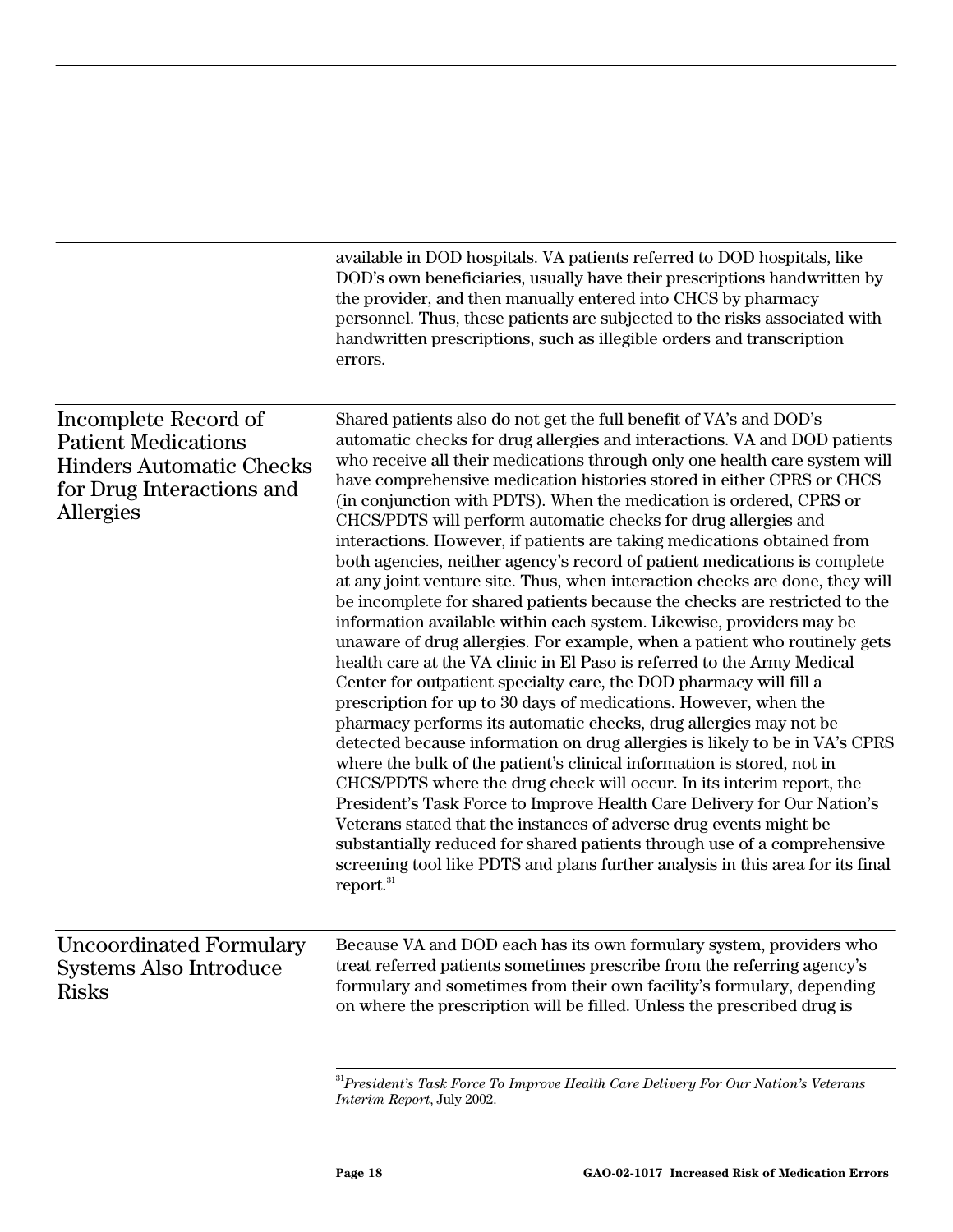common to both formularies, each situation limits the medication safety benefits of a formulary system, such as increased provider familiarity with drugs prescribed and the added safety net provided by clinical decision support. The President's Task Force to Improve Health Care Delivery for Our Nation's Veterans noted that a joint VA/DOD formulary could combine the clinical expertise of both VA and DOD and improve patient safety.

Providers who use the other agency's formulary in prescribing for shared patients and find that the drug they would normally prescribe is not listed are disadvantaged in several ways. First, according to formulary system principles endorsed by the American Medical Association, ASHP, and others, one characteristic of a formulary system should be that the pharmacy and therapeutics committee educates providers about drugs on the formulary. A senior official from ISMP told us that provider drug knowledge is also reinforced by a formulary system because formularies limit the number of drugs providers need to be knowledgeable about. Consequently, providers should be less likely to make mistakes in drug selection or dosage when prescribing formulary drugs. Second, when prescribing a drug that is not on their formulary, providers may lose the clinical support capabilities that may be built into their agency's CPOE system. For example, the medication error prevention committee at Tripler in Hawaii evaluates Tripler's formulary drugs for safety problems and designs safeguards into CHCS, such as distinctive lettering to alert providers to drug names that look alike or sound alike. However, DOD providers typically try to prescribe for VA outpatients using VA's formulary. Consequently, this safeguard is lost to the shared patient.

Providers usually prescribe from their own facility's formulary for a referred patient if the prescription is to be filled at their facility's pharmacy. For instance, at all joint venture sites, referred inpatients receive short-term supplies of discharge medications at the host facility's pharmacy. If patients need longer-term supplies of medications or refills, they typically are expected to return to their home pharmacy. This situation can also put patients at risk if the original medication is not on the formulary at their home pharmacy. For instance, in Key West, VA physicians write VA patients two different prescriptions: one for their initial supply to be filled at the joint venture's DOD pharmacy and a second for a longer-term supply that is mailed from the VA Medical Center in Miami. One VA physician told us that when a VA formulary drug he wants to prescribe is not on the DOD formulary, he prescribes an equivalent drug carried by the DOD pharmacy for the short term and orders the VA formulary drug from Miami to use on a long-term basis. Experts agree that such interchanging of drugs in a therapeutic class may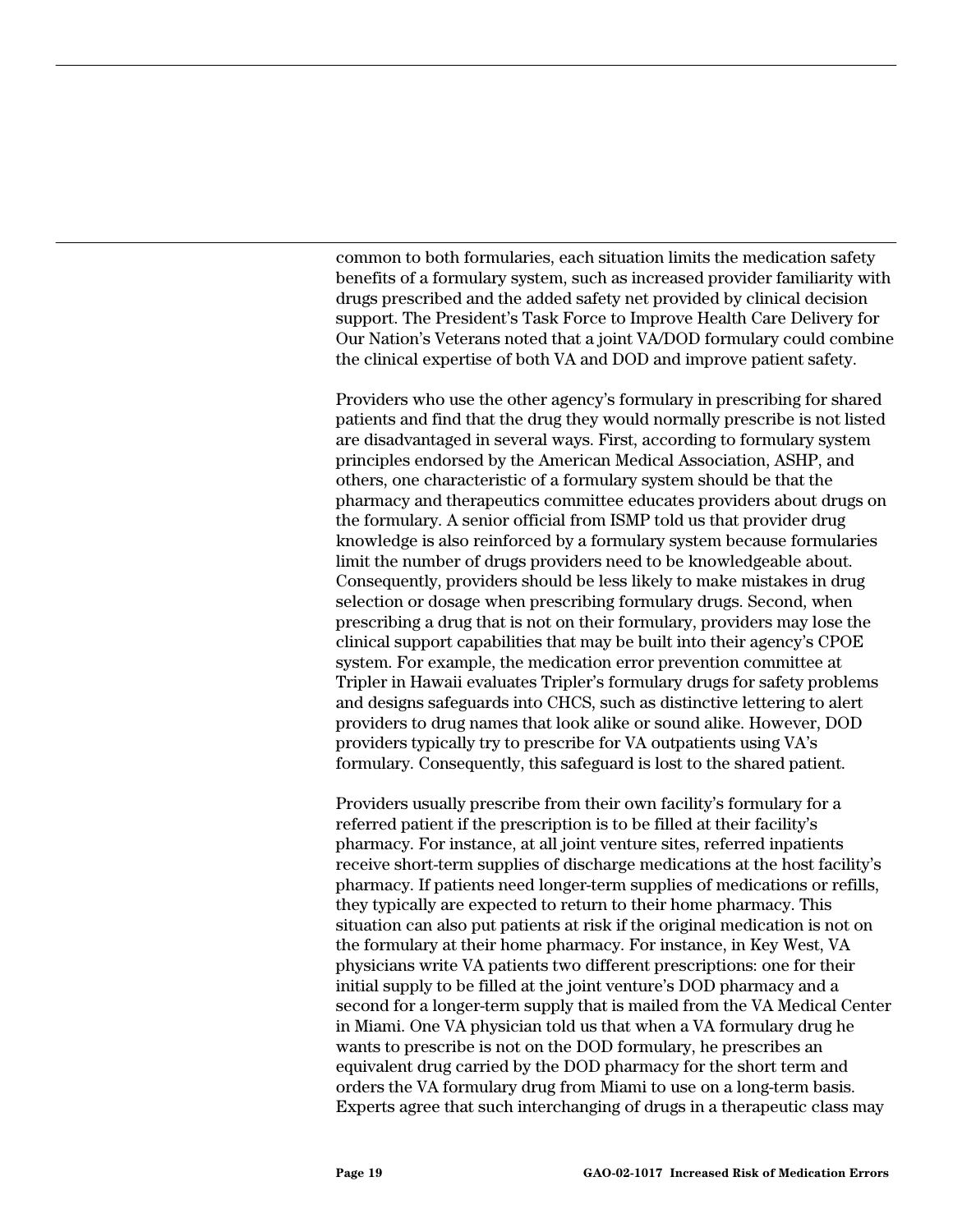|                                                                 | sometimes cause problems because differences in individual physiology<br>make some people react differently to a very similar therapeutic agent.<br>Although such interchange is an accepted practice in formulary systems,<br>when physicians are able to avoid switching drugs, they reduce the risk<br>that an adverse reaction will occur.                                                                                                                                                                                                                                                                                                                                                                                                                                                                                                                                                                                                                                                                                                                                                                                                                                                                                                                                                                                                                                                                                                                                                                                                                                                                                                                                                                                                       |
|-----------------------------------------------------------------|------------------------------------------------------------------------------------------------------------------------------------------------------------------------------------------------------------------------------------------------------------------------------------------------------------------------------------------------------------------------------------------------------------------------------------------------------------------------------------------------------------------------------------------------------------------------------------------------------------------------------------------------------------------------------------------------------------------------------------------------------------------------------------------------------------------------------------------------------------------------------------------------------------------------------------------------------------------------------------------------------------------------------------------------------------------------------------------------------------------------------------------------------------------------------------------------------------------------------------------------------------------------------------------------------------------------------------------------------------------------------------------------------------------------------------------------------------------------------------------------------------------------------------------------------------------------------------------------------------------------------------------------------------------------------------------------------------------------------------------------------|
| Safety Gaps Remain<br>Despite Efforts to<br><b>Address Them</b> | Recognizing these risks for shared patients, joint venture facilities have<br>undertaken efforts intended to address these safety gaps. However, none<br>of these efforts fully solve the problems that exist, nor are they all used at<br>any site.                                                                                                                                                                                                                                                                                                                                                                                                                                                                                                                                                                                                                                                                                                                                                                                                                                                                                                                                                                                                                                                                                                                                                                                                                                                                                                                                                                                                                                                                                                 |
|                                                                 | All joint venture sites have taken steps to increase access to patient<br>information. For example, at Tripler in Hawaii, VA and DOD recently<br>added VA's CPRS to computers in the DOD hospital so that VA physicians<br>monitoring the care of VA inpatients would have electronic access to<br>patients' VA health records. However, at the time of our visit, most DOD<br>physicians were unaware that the capability to access CPRS existed, and<br>DOD officials at Tripler had no plans to promote its use or to provide<br>training. Similarly, some physicians at all other joint ventures have access<br>to both systems; but, as in Hawaii, this access is generally limited in the<br>number of computers that have this capability and the number of<br>providers who have been authorized to use it. For instance, access to both<br>systems is available at some locations in the Mike O'Callaghan Federal<br>Hospital in Nevada, but VA pharmacy officials at the VA outpatient clinic<br>in this joint venture told us that the lack of such access in the clinic<br>presented a major problem. They told us that not having access to such<br>patient information as test results and physician notes made it difficult for<br>them to research questions about patients' medications. Only two sites<br>have pharmacies with access to the other agency's patient information<br>system; access is very limited at one of those sites—at Tripler, only one<br>pharmacist has been authorized to use CPRS. Furthermore, medical<br>personnel who had access told us that its use is hindered by their lack of<br>familiarity with the other agency's system and by the difficulties of<br>accessing separate, dissimilar systems. |
|                                                                 | Recognizing the increased risks associated with handwriting prescriptions<br>rather than using CPOE, two joint venture sites have devised ways to<br>minimize this risk for shared patients. In Hawaii, VA providers have<br>worked out an agreement with the DOD pharmacy that they will provide<br>dual beneficiaries a computer-printed copy of the electronic order, called<br>an "action profile," which the pharmacy will accept in lieu of a<br>handwritten order. In Hawaii-at the time of our visit-and northern                                                                                                                                                                                                                                                                                                                                                                                                                                                                                                                                                                                                                                                                                                                                                                                                                                                                                                                                                                                                                                                                                                                                                                                                                            |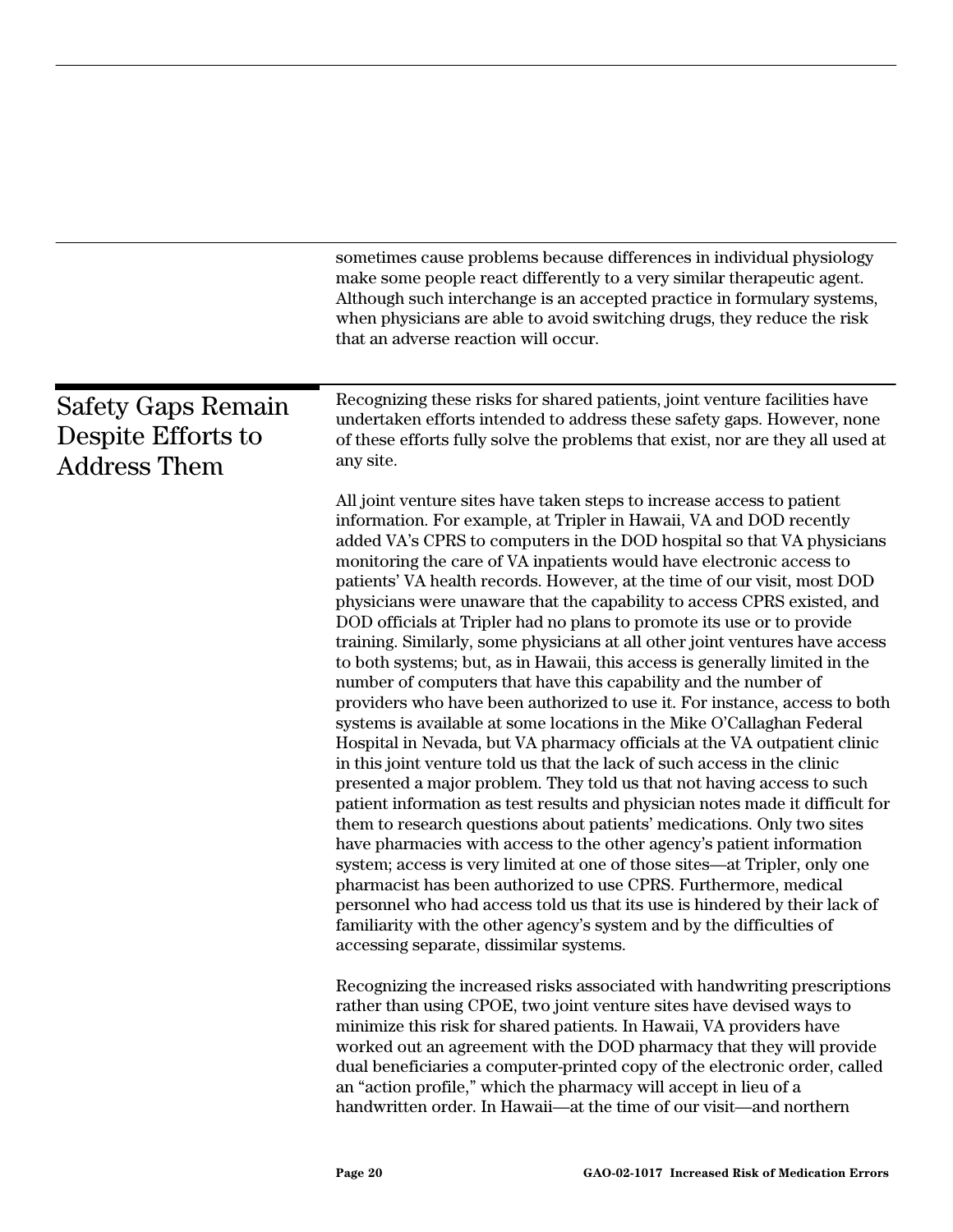California, a printer for DOD's CHCS had been installed in the VA pharmacy so that medication orders from DOD providers could be printed out in the VA pharmacy. VA pharmacy personnel then re-enter orders into CPRS to dispense the medications. While these efforts remove the potential for misreading handwritten prescriptions, they fall short of the full benefits of electronic ordering and filling because re-entering information into CPRS introduces the potential for transcription errors. In August 2002, information technology personnel in Hawaii implemented an electronic link that allows outpatient medication orders entered into CHCS for VA patients to be transmitted directly into CPRS, eliminating the need for manual re-entry in the VA pharmacy. Officials involved in the Hawaii project told us that this link is working well and that this technology was developed with the intent of transferring it to other sites. They also told us that the project was developed with the ultimate intent of two-way—or bi-directional—communications, so that with some additional modification a link could be established allowing VA physicians to send CPRS medication orders to CHCS at Tripler for processing and filling.

Three joint venture sites have taken steps to compensate for problems associated with drug interaction checks for shared patients. For example, VA physicians in Hawaii told us that when they provide prescriptions for dual eligibles to be filled at DOD's pharmacy, they also enter them into VA's CPRS and mark them "hold" so that they will not be dispensed by the VA pharmacy. Thus, checks for interactions with other drugs prescribed by VA can be performed by CPRS, and the patients' medication information will be updated to reflect the medication orders. In Texas, VA adds information to CPRS about care and medications provided to referred patients by DOD physicians. This information is recorded in a special section of CPRS. When VA physicians subsequently access patients' records, CPRS alerts them that new information has been added to this section of the record, but the information is not included in automatic drug checks. The VA clinic in Anchorage, Alaska, uses a different approach to address the problem of incomplete medication records. Officials there told us they have developed software to supplement information in the CPRS record by capturing and displaying information about drugs obtained from DOD and other non-VA sources, including herbal supplements and over-the-counter drugs. Thus, providers and pharmacists have additional information that might help them prevent adverse drug interactions. However, information collected in this way may not be accurate or complete because it depends on patient recall and is entered manually. In addition, this information is not accessed by CPRS's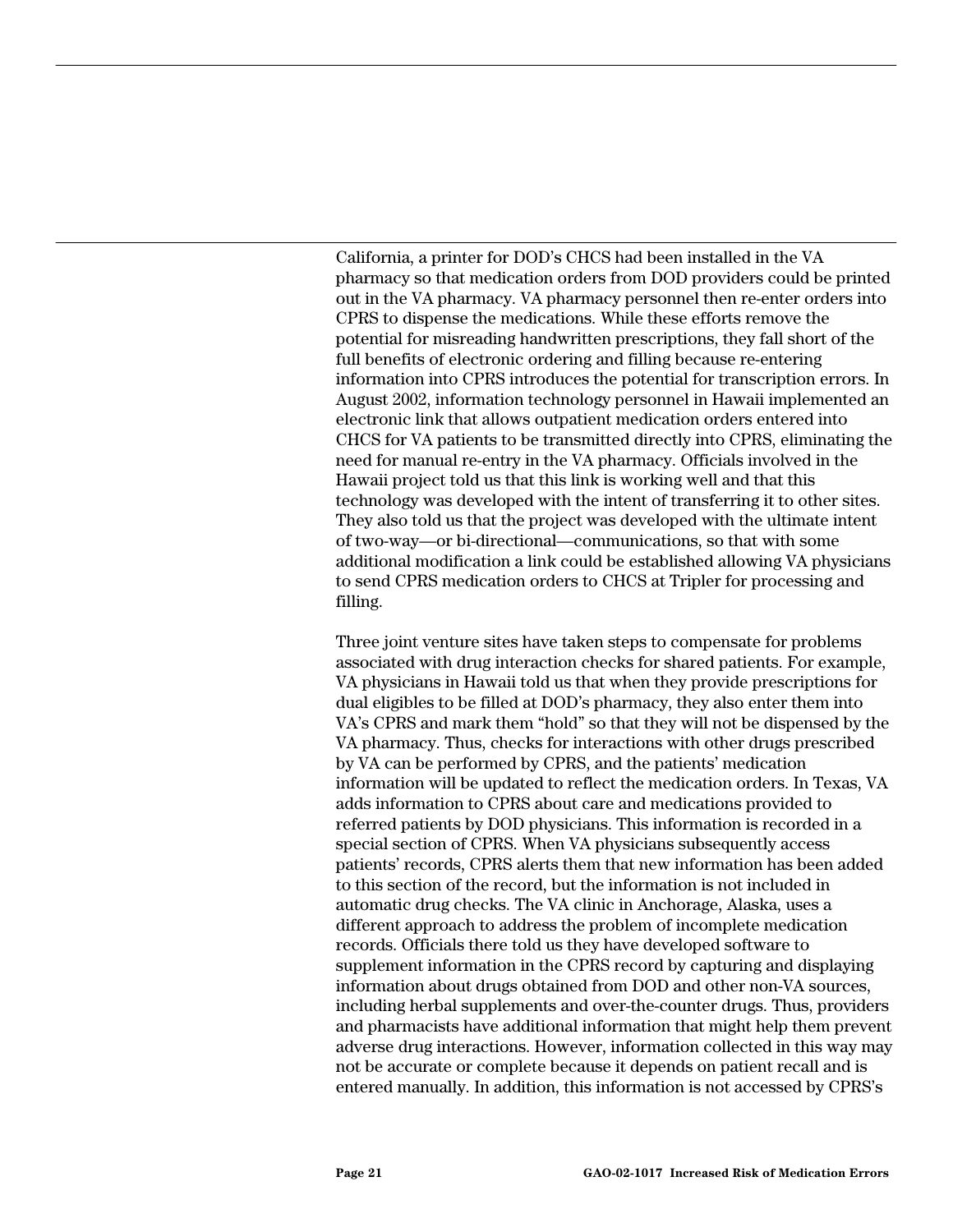automatic drug checks because it is a supplement to, not a part of, the CPRS record.

Finally, five joint ventures have instituted practices to address safety problems related to separate formularies. For example, the Mike O'Callaghan Federal Hospital at Nellis Air Force Base in Nevada has a combined P&T committee that includes both VA and DOD representatives who select the medications that will be included on the hospital's inpatient formulary. In addition, the committee approved nearly 50 VA formulary medications to be stocked in the hospital pharmacy for use by VA inpatients at this facility. All measures taken to improve medication safety, such as entering reminders or alerts into CHCS to safeguard against medication mistakes, also apply to VA drugs stocked in the pharmacy. Other sites have undertaken less comprehensive measures to address problems arising from separate formularies. For instance, pharmacies at two sites stock drugs commonly prescribed for the other agency's patients, but neither host agency's P&T committee has representatives from both agencies. At two other sites, representatives from both agencies are on the host agency's P&T committee. While these efforts are helpful in overcoming difficulties associated with separate formularies, none is a complete solution.

## **Conclusions**

As VA and DOD strive to improve efficiency and access to care through greater collaboration and sharing of resources, it is likely that the number of patients who receive care from both systems will increase. Consequently, the safety of shared patients merits continuing concern. While our findings are based on the joint venture sites, they may have relevance wherever patient care is shared between VA and DOD.

Some joint ventures have taken steps to address medication safety problems for shared patients, but these steps are partial solutions and gaps remain. For example, facilities have provided only limited access to the other agency's patient medical information system and have not always provided training in its use. Therefore, providers do not have adequate access to patient medical information for shared patients, and lacking the comprehensive capability afforded by a system like PDTS, they can perform only incomplete checks for drug interactions and allergies. In addition, when shared patients return to their home agency to have prescriptions filled, providers give them handwritten or computer-printed prescriptions, rather than electronically ordering medications, creating risk for legibility or transcription errors. Furthermore, separate P&T committees may be unable to effectively overcome problems that arise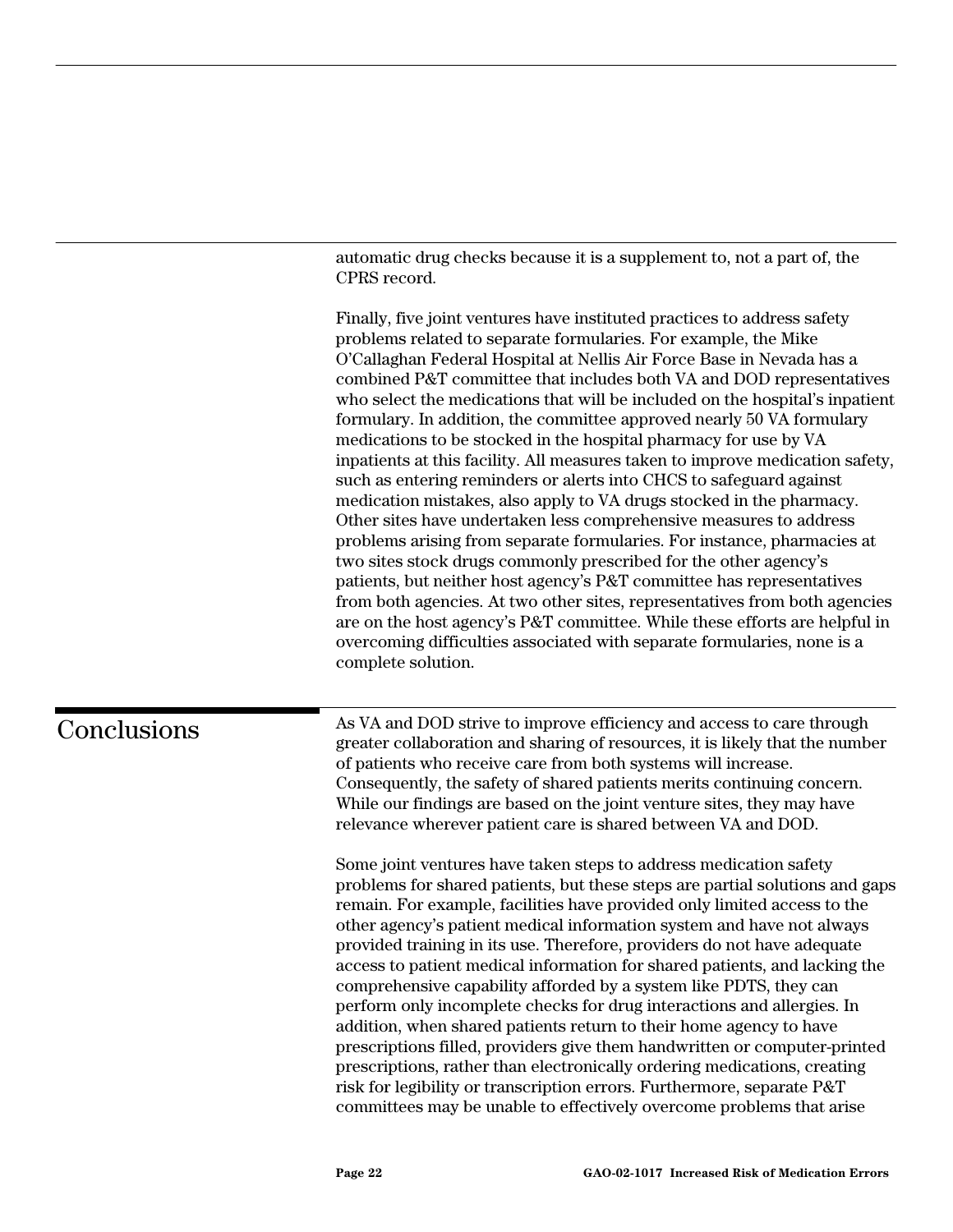|                                                | from separate formularies. The measures already taken by some joint<br>ventures show that risks that shared patients face can be addressed. VA<br>and DOD could develop systemwide rather than local solutions to address<br>the needs of shared patients nationally as well as at the joint venture sites.                                                                                                                                                                                                                                                                                                                                                                                                                                                                                                                                                                                                                                                                                                                                                                                                                                                                        |
|------------------------------------------------|------------------------------------------------------------------------------------------------------------------------------------------------------------------------------------------------------------------------------------------------------------------------------------------------------------------------------------------------------------------------------------------------------------------------------------------------------------------------------------------------------------------------------------------------------------------------------------------------------------------------------------------------------------------------------------------------------------------------------------------------------------------------------------------------------------------------------------------------------------------------------------------------------------------------------------------------------------------------------------------------------------------------------------------------------------------------------------------------------------------------------------------------------------------------------------|
| Recommendations<br><b>For Executive Action</b> | To better protect shared patients at the joint ventures, we recommend that<br>the Secretary of Veterans Affairs direct the Under Secretary for Health and<br>that the Secretary of Defense direct the Assistant Secretary of Defense for<br>Health Affairs to                                                                                                                                                                                                                                                                                                                                                                                                                                                                                                                                                                                                                                                                                                                                                                                                                                                                                                                      |
|                                                | develop the capability for VA and DOD providers to access patient medical<br>information relevant to medication decision making, regardless of whether<br>that information resides in VA's or DOD's information system and provide<br>training to physicians and pharmacists who need to use this access;<br>develop the capability to perform a comprehensive, automatic drug<br>interaction check that uses medication information from all VA and DOD<br>facilities and mail order operations and DOD's network pharmacies, and<br>evaluate the potential for DOD's PDTS to be used for this purpose;<br>require providers to use computerized order entry of medications for<br>shared patients where it is available and implement system modifications<br>that will enable providers to electronically order medications to be<br>dispensed at the other agency's pharmacies; and<br>establish a joint VA and DOD pharmacy and therapeutics committee, or<br>similar working group, at each joint venture site to determine how best to<br>safely meet the medication needs of VA and DOD shared patients and to<br>overcome obstacles associated with separate formularies. |
| <b>Agency Comments</b><br>and Our Evaluation   | The Department of Veterans Affairs and the Department of Defense<br>provided written comments on a draft of this report. These comments are<br>discussed below and reprinted in appendix I and appendix II, respectively.<br>VA concurred with all our recommendations, while DOD concurred with<br>two of our recommendations, partially concurred with one, and did not<br>concur with one.                                                                                                                                                                                                                                                                                                                                                                                                                                                                                                                                                                                                                                                                                                                                                                                      |
|                                                | Both VA and DOD concurred with our recommendation to develop the<br>capability for VA and DOD providers to access patient medical information<br>in both CPRS and CHCS. In their comments, both agencies discussed<br>longer-term solutions, such as the joint VA-DOD Federal Health                                                                                                                                                                                                                                                                                                                                                                                                                                                                                                                                                                                                                                                                                                                                                                                                                                                                                               |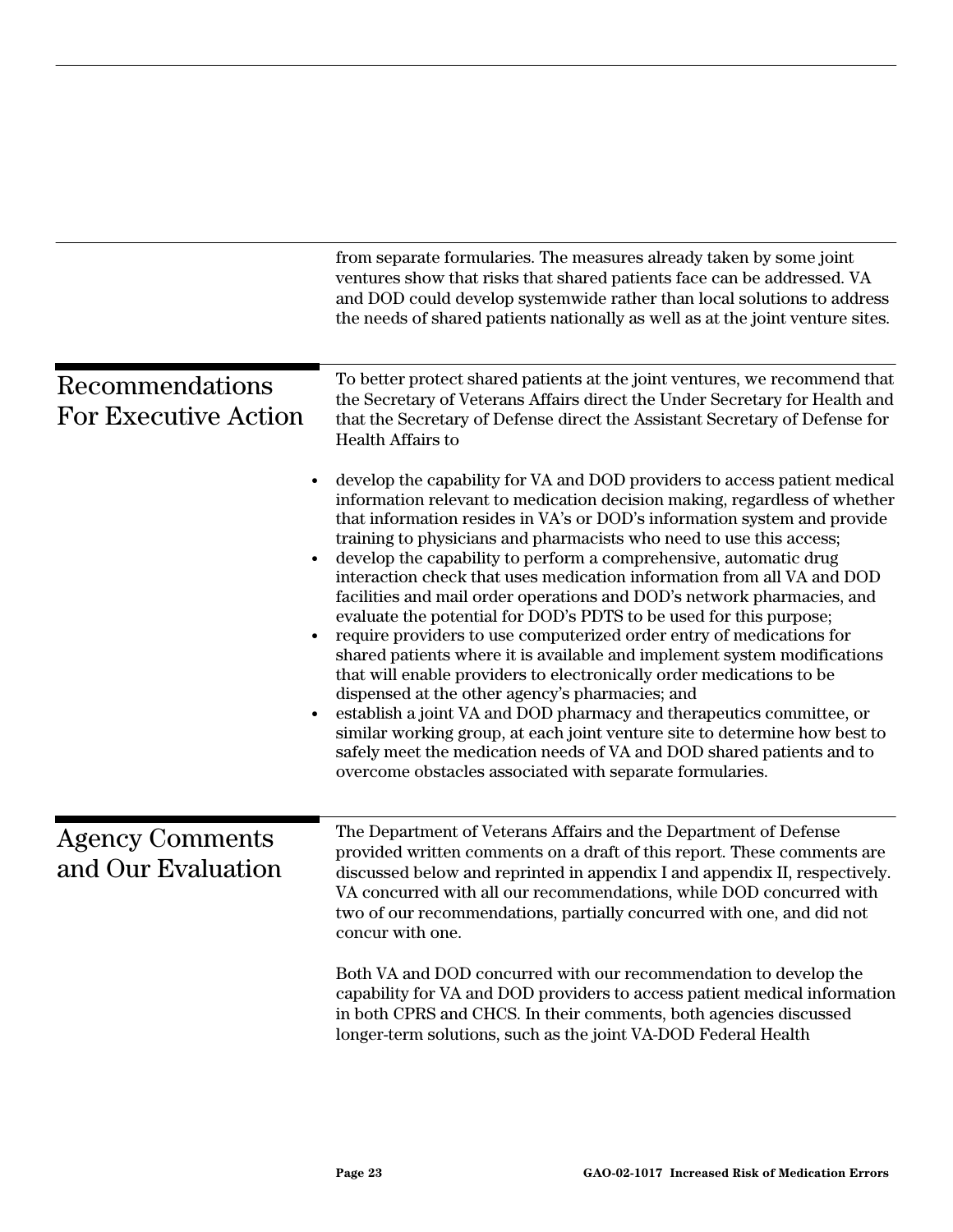Information Exchange (FHIE) initiative.<sup>32</sup> While we support long-term efforts that would lead toward a more seamless sharing of information between VA and DOD, we believe that a number of joint venture sites have demonstrated that interim steps, such as giving providers access to and training on the other agency's system, are both warranted and feasible.

Both agencies also concurred with our recommendation regarding the development of comprehensive, automatic drug interaction checks, including the evaluation of PDTS for this purpose. VA stated that this capability would be accomplished with the second phase of the VA-DOD joint plan, called Health**e**People (Federal), which VA expects to be implemented in fiscal year 2005. Although agreeing to evaluate the cost benefit of adopting PDTS, VA said that, based on VA and DOD workload data, a relatively small number of veterans had been treated in both systems in the period from October 2001 through May 2002 (240,716 unique patients, or 29.6 percent of all dual eligibles) and raised the issue of whether the cost of PDTS was justified for so few cases. We believe this almost quarter of a million patients represents a significant opportunity for adverse drug events to occur, especially since, based on the prescription patterns of a typical VA patient, this group received an estimated 4 million prescriptions in this 8-month period.33 Furthermore, the number of patients potentially at risk is larger than the dual eligible group. It includes an unknown number of patients who receive care and medications from both agencies under VA-DOD resource sharing agreements. While we agree that cost is an important factor, we believe the large number of prescriptions for these patients justifies an evaluation of PDTS that considers both cost and patient safety.

 $32$ The mission of FHIE, formerly known as the Government Computer-Based Patient Record (GCPR) project, is to enable the electronic exchange of selected health information between VA and DOD. Begun in 1998, GCPR was intended to provide for the sharing of clinical patient data among VA, DOD, and the Indian Health Service (IHS). Initial plans for GCPR called for deployment in October 2000, but, as we reported in 2001, the project suffered from expanding time frames and cost estimates and was refocused. For further details see U.S. General Accounting Office, *Computer-Based Patient Records: Better Planning and Oversight by VA, DOD, and IHS Would Enhance Health Data Sharing*, [GAO-01-459 \(](http://www.gao.gov./cgi-bin/getrpt?GAO-01-459)Washington, D.C.: Apr. 30, 2001).

 $33$ VA filled 100 million prescriptions and treated  $3.8$  million unique patients in fiscal year 2001 for an average of 26 prescriptions per person for the year.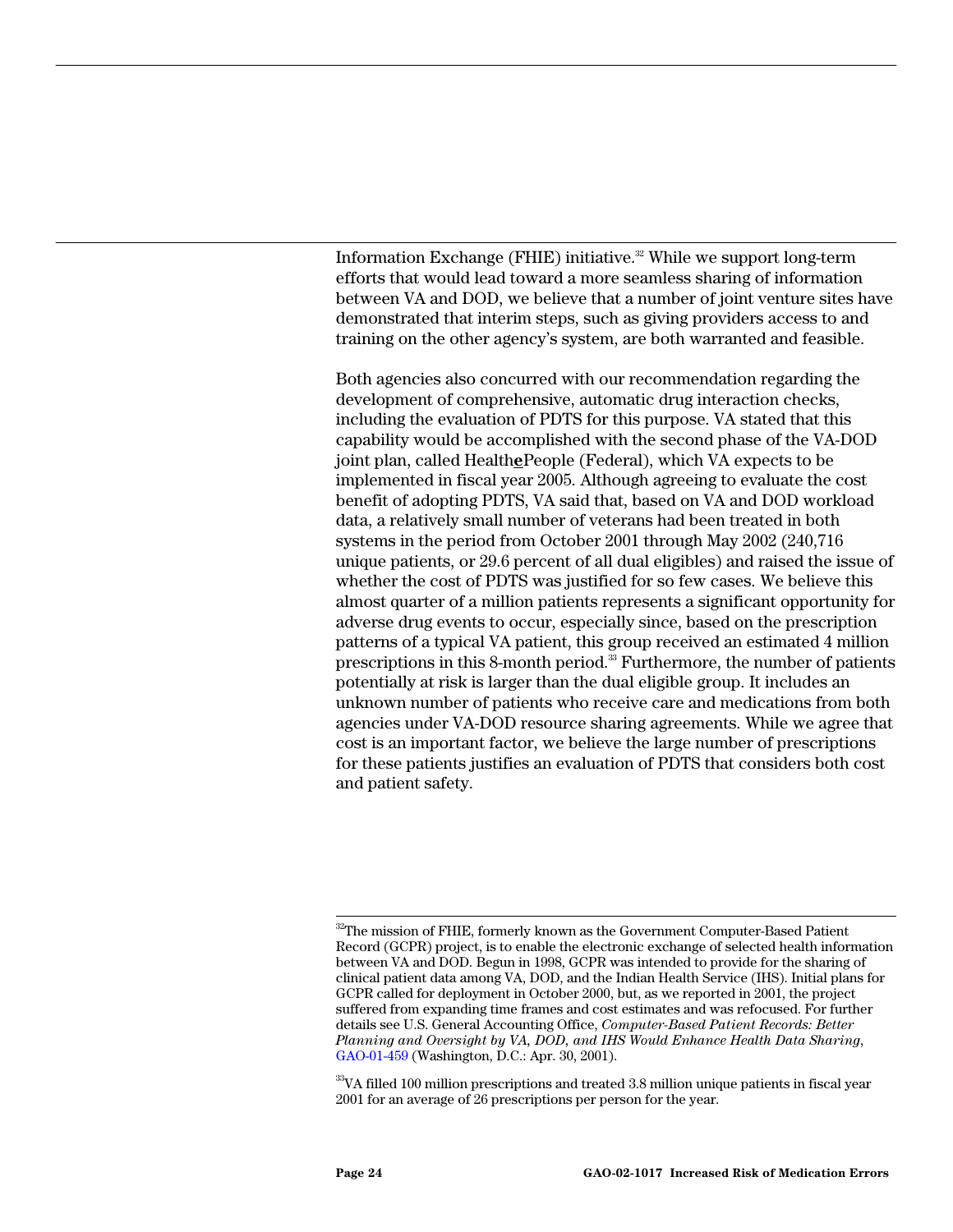VA concurred and DOD partially concurred with our recommendation on CPOE. VA said it has already planned for its providers to use computerized order entry for all orders, including medications, by fiscal year 2004. It also made reference to the Hawaii pilot project discussed earlier in this report as a way of extending this capability for shared patients but said that a more robust bi-directional capability would be included as a systems requirement in the Health**e**People (Federal) effort. DOD also agreed to require that providers use CPOE for shared patients where available; however, it did not agree with system modifications as the approach for extending this capability. Instead, DOD advocated the joint procurement of a commercial off-the-shelf pharmacy information system. It said that this approach would provide greater economic returns and system interoperability since both agencies are pursuing plans to upgrade or replace their pharmacy information system modules. We agree with this approach as a longer-term solution. However, agency officials told us that neither agency has plans to upgrade or replace its system until fiscal year 2005 at the earliest, leaving shared patients at continued risk for medication errors until the new system is operational. System modifications already accomplished in Hawaii indicate that interim steps toward reducing these risks are possible.

VA concurred with our recommendation on establishing a joint P&T committee or similar working group at each joint venture site and said it would pursue this recommendation via the VA/DOD Executive Committee, a working group for VA/DOD collaboration issues. DOD did not concur with establishing a joint P&T committee at each site; however, we recommended the establishment of a joint VA-DOD group, either a P&T committee or a similar working group, that would determine how best to safely meet the medication needs of shared patients at each site. DOD expressed support for the already-established working groups, but, as we have noted, only three joint venture sites have such collaborative groups.

We are sending copies of this report to the Secretary of Veterans Affairs, the Secretary of Defense, and other interested parties. Copies will also be made available to others on request. In addition, the report is available at no charge on the GAO Web site at [http://www.gao.gov.](http://www.gao.gov/) If you or your staff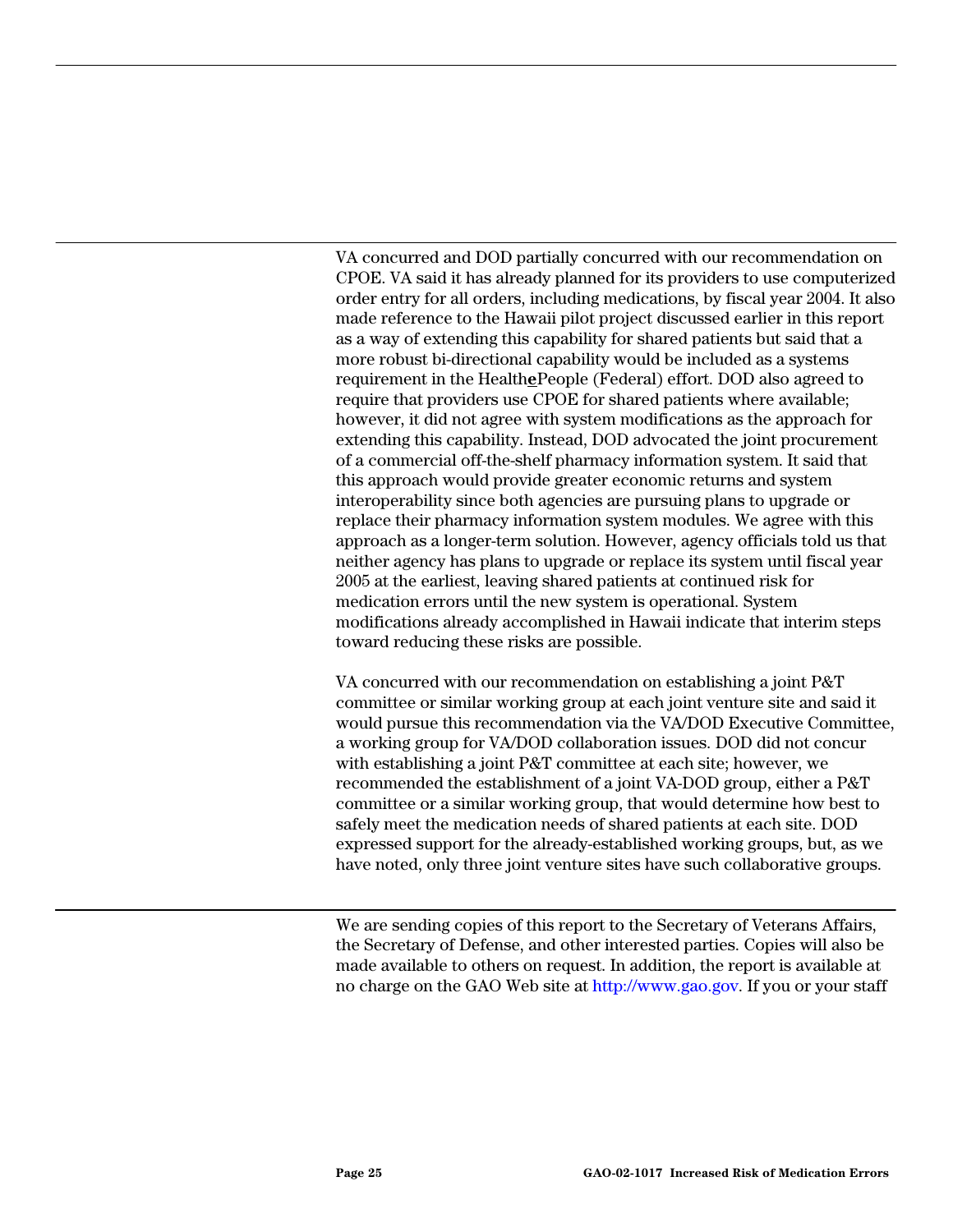have any questions about this report, please contact me at (202) 512-7101. Other contacts and major contributors are listed in appendix III.

Sincerely yours,

Cynthia Buscata

Cynthia A. Bascetta Director, Health Care—Veterans' Health and Benefits Issues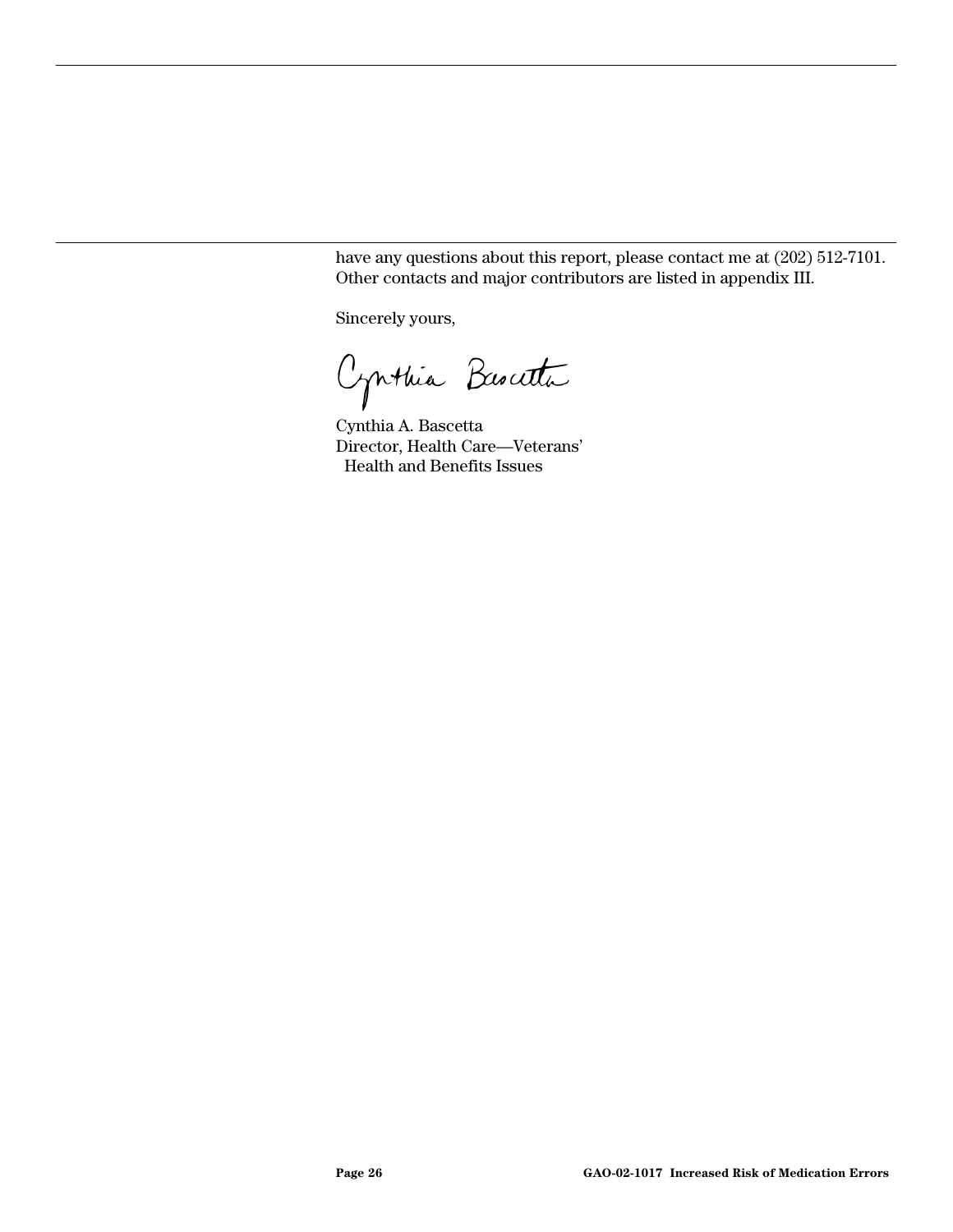#### $\mathbf{c}$   $\mathbf{c}$   $\mathbf{c}$   $\mathbf{c}$   $\mathbf{c}$   $\mathbf{c}$   $\mathbf{c}$   $\mathbf{c}$   $\mathbf{c}$   $\mathbf{c}$   $\mathbf{c}$   $\mathbf{d}$ **of Veterans Affairs**  Appendix I: Comments from the Department of Veterans Affairs

THE SECRETARY OF VETERANS AFFAIRS **WASHINGTON** September 13, 2002 Ms. Cynthia A. Bascetta Director, Health Care-Veterans' Health and Benefits Issues U. S. General Accounting Office 441 G Street, NW Washington, DC 20548 Dear Ms. Bascetta: The Department of Veterans Affairs (VA) has reviewed your draft report, VA AND DEFENSE HEALTH CARE: Increased Risk of Medication Errors for Shared Patients (GAO-02-1017) and agrees with your findings and conclusions and concurs with your recommendations. VA is pleased to report that actions are already underway to implement them through collaborating with the Department of Defense (DOD). Of paramount importance to VA is continued excellence in providing needed health care to our nations veterans. Part of providing quality health care is the assurance that prescribed medications be safe as well as efficacious. As VA expands its joint ventures with DOD, VA will work closely with its DOD colleagues to assure the continued level of safety to all patients the Department serves as well as the veterans the DOD serves through its health care systems. Thank you for the opportunity to comment on your draft report. Sincerely yours, Anthopy & Venigi Anthony J. Principi Enclosure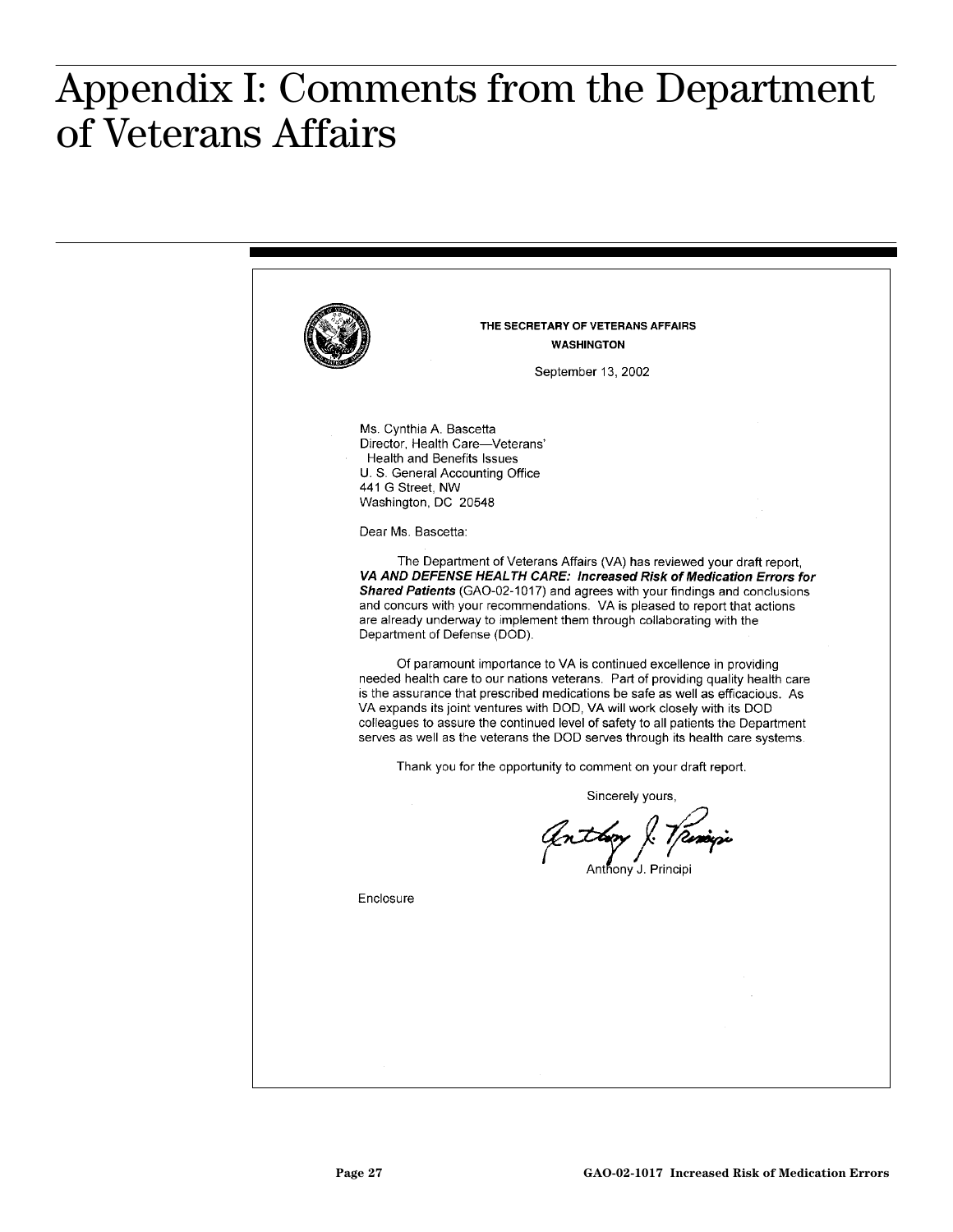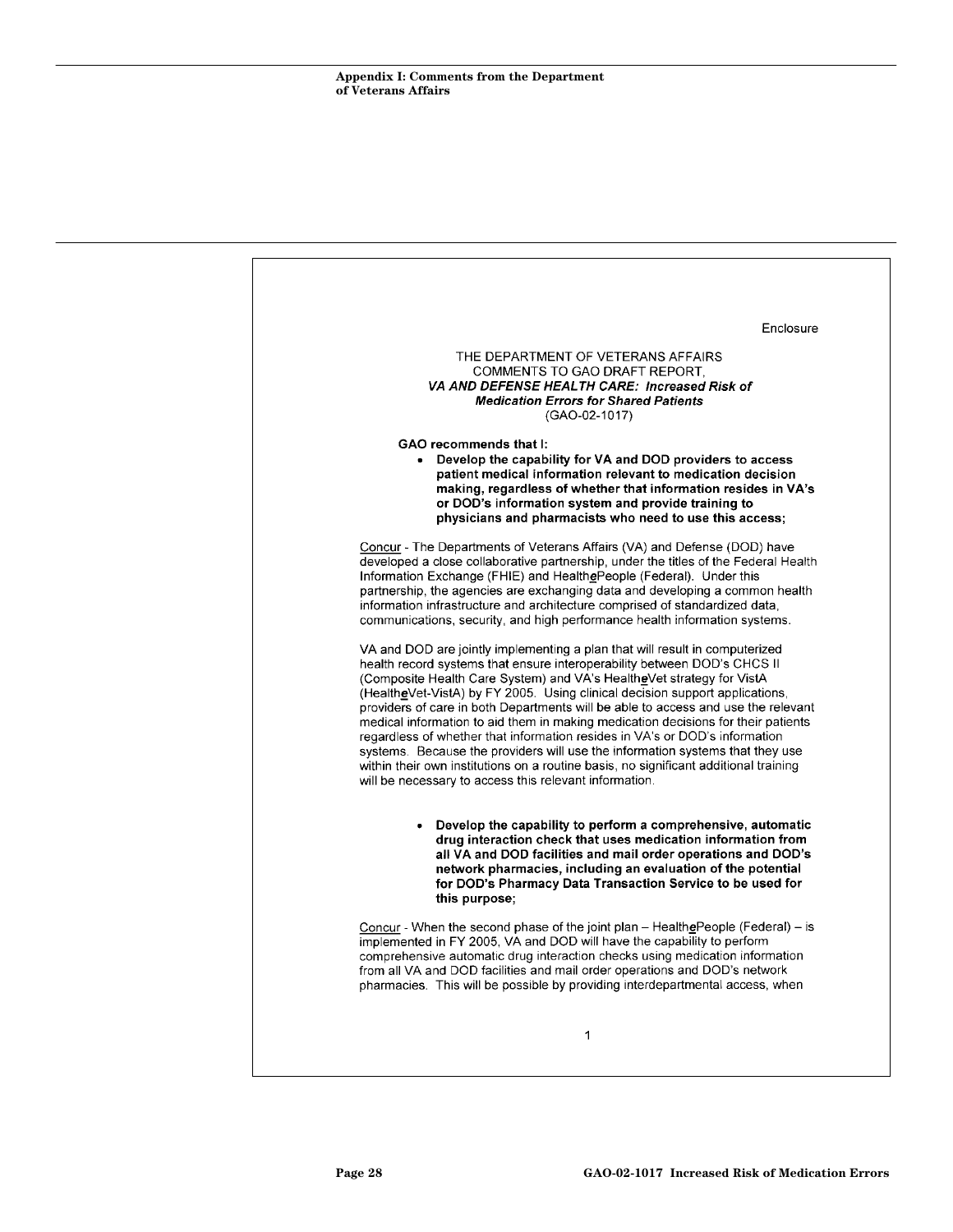|                 | Enclosure                                                                                                                                                                                                                                                                                                                                                                                                                                                                                                                                                                                                                                                                                                                                                                                                                                                                                                                                                                                                                                                                                                                                                                                                                                                                                                                                                                                                                                                                                                  |
|-----------------|------------------------------------------------------------------------------------------------------------------------------------------------------------------------------------------------------------------------------------------------------------------------------------------------------------------------------------------------------------------------------------------------------------------------------------------------------------------------------------------------------------------------------------------------------------------------------------------------------------------------------------------------------------------------------------------------------------------------------------------------------------------------------------------------------------------------------------------------------------------------------------------------------------------------------------------------------------------------------------------------------------------------------------------------------------------------------------------------------------------------------------------------------------------------------------------------------------------------------------------------------------------------------------------------------------------------------------------------------------------------------------------------------------------------------------------------------------------------------------------------------------|
|                 | THE DEPARTMENT OF VETERANS AFFAIRS<br>COMMENTS TO GAO DRAFT REPORT.<br>VA AND DEFENSE HEALTH CARE: Increased Risk of<br><b>Medication Errors for Shared Patients</b><br>$(GAO-02-1017)$<br>(Continued)                                                                                                                                                                                                                                                                                                                                                                                                                                                                                                                                                                                                                                                                                                                                                                                                                                                                                                                                                                                                                                                                                                                                                                                                                                                                                                     |
| repositories.   | appropriate, to medical information residing in the two departmental data                                                                                                                                                                                                                                                                                                                                                                                                                                                                                                                                                                                                                                                                                                                                                                                                                                                                                                                                                                                                                                                                                                                                                                                                                                                                                                                                                                                                                                  |
| checks as well. | This interoperability will provide the two Departments the capability to perform<br>checks on drug-drug interactions and duplicate drug class orders that are<br>available in DOD's Pharmacy Data Transaction Service. It will allow the<br>Agencies to perform the clinically important drug allergy and drug adverse event                                                                                                                                                                                                                                                                                                                                                                                                                                                                                                                                                                                                                                                                                                                                                                                                                                                                                                                                                                                                                                                                                                                                                                               |
|                 | During the interim period before full implementation of the proposed joint health<br>information systems, VA will continue to work closely with DOD in identifying<br>feasible opportunities to maximize mutual access to patient medical information. It<br>should be noted, however, that the cost benefits of any supplemental approach<br>must be carefully considered. Recent information compiled from VA and DOD<br>workload databases identify 240,716 patients (29.6 percent of all dual eligible<br>patients) who received prescriptions from both VA and DOD between October 1,<br>2001, and May 31, 2002. Of the approximately 3.5 million unique veterans who<br>receive prescription benefits from VA, only 6.8 percent are dual eligible. This<br>represents a relatively small number of veterans treated in both systems, and<br>raises the issue of whether a costly partial solution could be justified for so few<br>cases, especially when there are no data presented to indicate that out-of-line<br>medication errors have been reported for the shared patients. VA will explore the<br>cost benefit of adopting DOD's PDTS. Nevertheless, even in this system, it is<br>possible to correctly prescribe and dispense a drug without being able to access<br>important information about allergies or previous adverse events. Any robust<br>clinical system, such as the proposed DOD Clinical Data Repository and VA Health<br>Data Repository, should have these capabilities. |
| ٠               | Require providers to use computerized order entry of<br>medications for shared patients where it is available and<br>implement system modifications that will enable providers to<br>electronically order medications to be dispensed at the other<br>agency's pharmacies;                                                                                                                                                                                                                                                                                                                                                                                                                                                                                                                                                                                                                                                                                                                                                                                                                                                                                                                                                                                                                                                                                                                                                                                                                                 |
|                 | Concur - VA has already planned for providers to use computerized order entry<br>for all orders including medications by FY 2004.                                                                                                                                                                                                                                                                                                                                                                                                                                                                                                                                                                                                                                                                                                                                                                                                                                                                                                                                                                                                                                                                                                                                                                                                                                                                                                                                                                          |
|                 |                                                                                                                                                                                                                                                                                                                                                                                                                                                                                                                                                                                                                                                                                                                                                                                                                                                                                                                                                                                                                                                                                                                                                                                                                                                                                                                                                                                                                                                                                                            |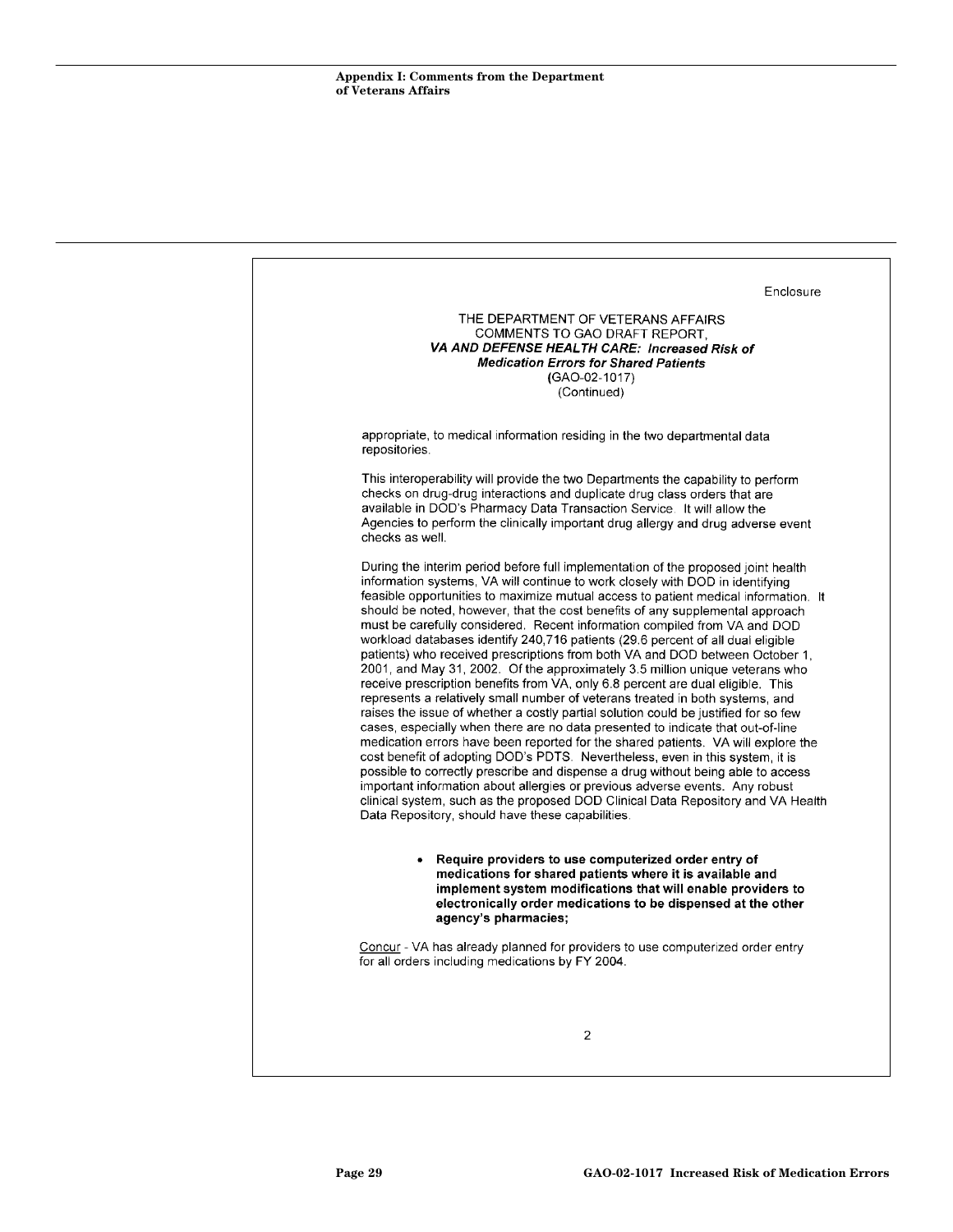|                                                                                                                                                                                                                                                                                                                                                                                                                                           | Enclosure                                                                                                                                                                                                                                                                                                                                   |
|-------------------------------------------------------------------------------------------------------------------------------------------------------------------------------------------------------------------------------------------------------------------------------------------------------------------------------------------------------------------------------------------------------------------------------------------|---------------------------------------------------------------------------------------------------------------------------------------------------------------------------------------------------------------------------------------------------------------------------------------------------------------------------------------------|
|                                                                                                                                                                                                                                                                                                                                                                                                                                           | THE DEPARTMENT OF VETERANS AFFAIRS<br>COMMENTS TO GAO DRAFT REPORT.<br>VA AND DEFENSE HEALTH CARE: Increased Risk of<br><b>Medication Errors for Shared Patients</b><br>(GAO-02-1017)<br>(Continued)                                                                                                                                        |
| entered at Tripler Army Medical Center to be electronically transferred to the<br>so far the results are very favorable.                                                                                                                                                                                                                                                                                                                  | VA is conducting a pilot project in Honolulu that allows outpatient prescriptions<br>VistA system at Spark Matsunaga VA Medical Center. These orders undergo the<br>same order checks as any other VistA order, and are included for display on the<br>patient's VistA profile. Production testing is underway at these facilities now, and |
| A similar but more robust bi-directional capability will be included as a systems<br>requirement in the HealthePeople (Federal) effort now underway between VA<br>and DOD.                                                                                                                                                                                                                                                                |                                                                                                                                                                                                                                                                                                                                             |
| ٠<br>associated with separate formularies.                                                                                                                                                                                                                                                                                                                                                                                                | <b>Establish a joint VA and DOD pharmacy and therapeutics</b><br>committee or similar working group at each joint venture site<br>to determine how best to safely meet the medication needs of<br>VA and DOD shared patients and to overcome obstacles                                                                                      |
| Concur - VA will pursue this recommendation via the VA/DOD Executive<br>Committee. Since VA has successfully established a comprehensive national<br>formulary system, which includes the VISN formularies as well as the VA<br>National Formulary, VA proposes that VA's national formulary be the model for<br>DOD-specific medication requirements that can be addressed through a joint<br>local pharmacy and therapeutics committee. | the joint formulary at each venture site. The formulary could be augmented with                                                                                                                                                                                                                                                             |
|                                                                                                                                                                                                                                                                                                                                                                                                                                           |                                                                                                                                                                                                                                                                                                                                             |
|                                                                                                                                                                                                                                                                                                                                                                                                                                           |                                                                                                                                                                                                                                                                                                                                             |
|                                                                                                                                                                                                                                                                                                                                                                                                                                           | 3                                                                                                                                                                                                                                                                                                                                           |
|                                                                                                                                                                                                                                                                                                                                                                                                                                           |                                                                                                                                                                                                                                                                                                                                             |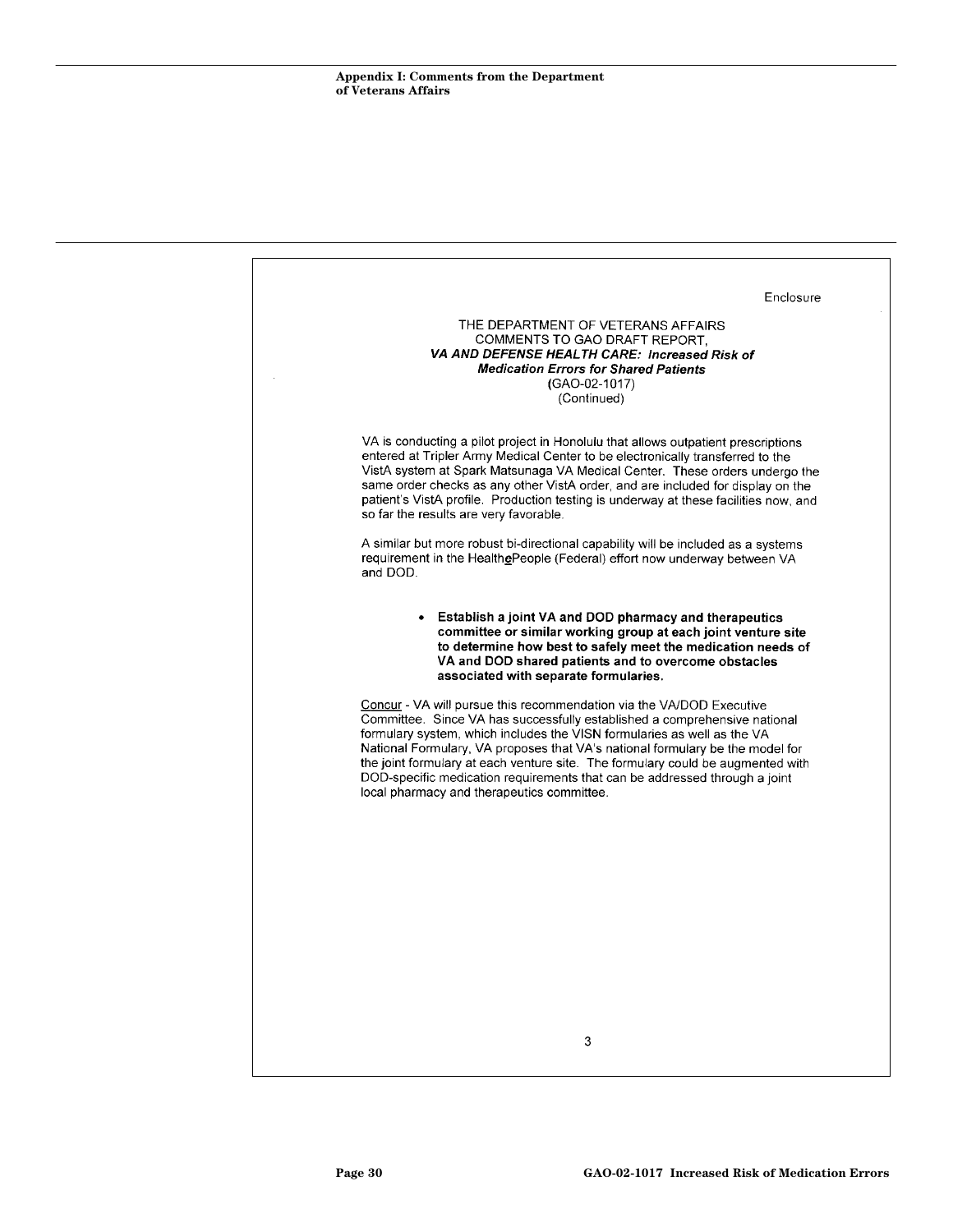#### $\mathbf{C}$ **of Defense**  Appendix II: Comments from the Department of Defense

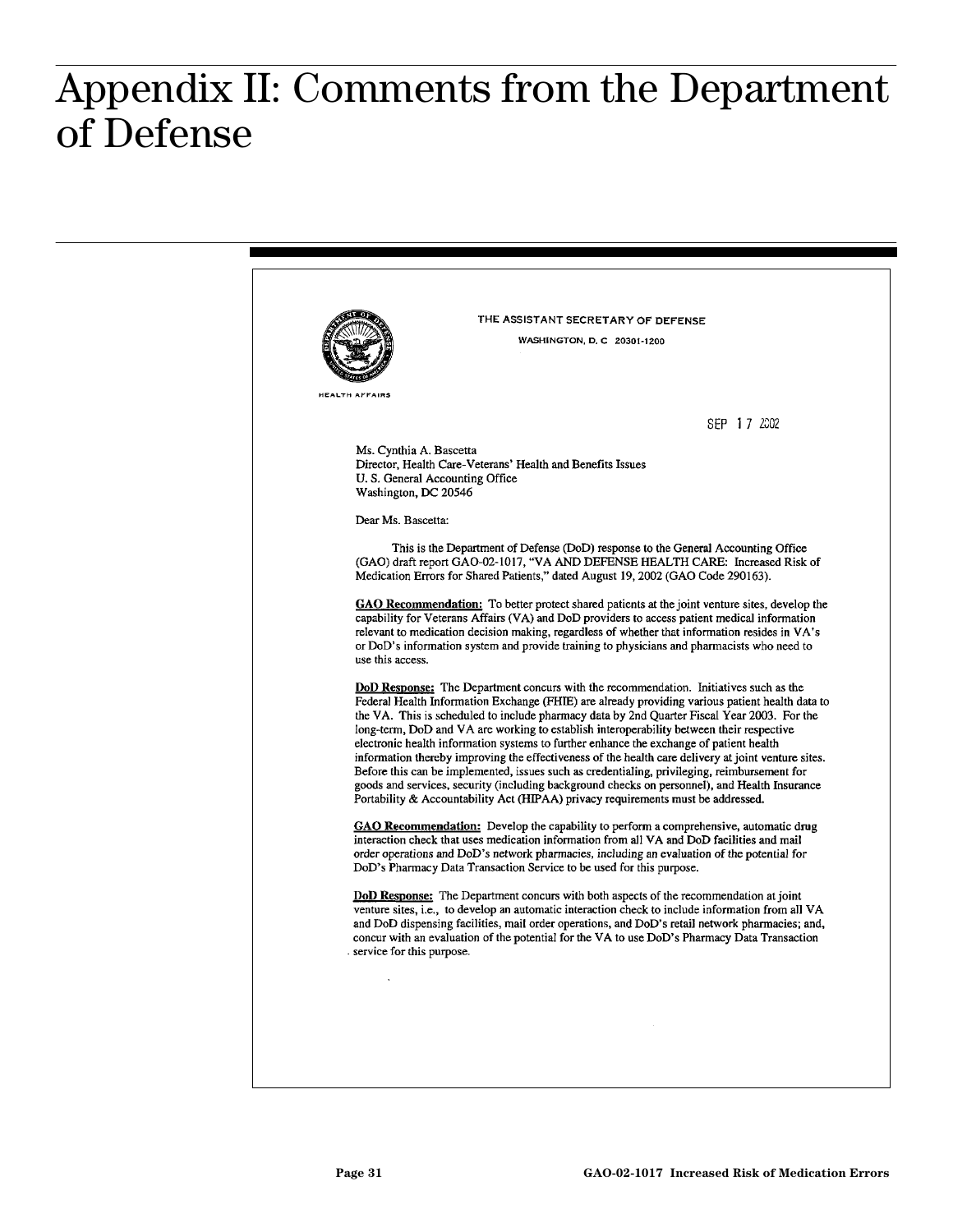GAO Recommendation: Require providers to use computerized order entry of medications for shared patients where it is available and implement system modifications that will enable providers to electronically order medications to be dispensed at the other agency's pharmacies. DoD Response: The Department concurs with the recommendation to require all DoD/VA providers to use computerized order entry (CPOE) for medications for shared patients where CPOE is available. However, the Department non-concurs with the recommendation to implement systems modifications as the approach for resolution of accepting CPOE medication requests by each Department. It is the Department's opinion that such an approach would waste resources and falls short of providing total interoperability of both agencies' pharmacy operations. Since both Departments are pursuing upgrades or replacements to their respective Pharmacy information system modules, a joint procurement strategy for a commercial off-theshelf (COTS) pharmacy information system provides greater economic returns and total interoperability independent of whichever CPOE system is used to transmit the medication order. GAO Recommendation: Establish a joint VA and DoD pharmacy and therapeutics committee, or similar working group, at each joint venture site to determine how best to safely meet the medication needs of VA and DoD shared patients and to overcome obstacles associated with separate formularies. DoD Response: The Department non-concurs with establishing joint VA and DoD pharmacy and therapeutics committees at each site, since VA formulary management is controlled at the VISN and National level, and DoD is in the process of implementing the provisions of 10 U.S.C. 1074g that directs the Department to implement a Uniform Formulary. The Department does concur with the recommendation to continue the established working groups at each joint venture site to continue exploring collaborative opportunities that ensure the appropriate and safe use of medications for VA and DoD shared patients and to overcome obstacles associated with each Department maintaining separate formularies. My point of contact on this action is Colonel William Davies, at (703) 681-0039. Sincerely, William Winker rder, Jr., MD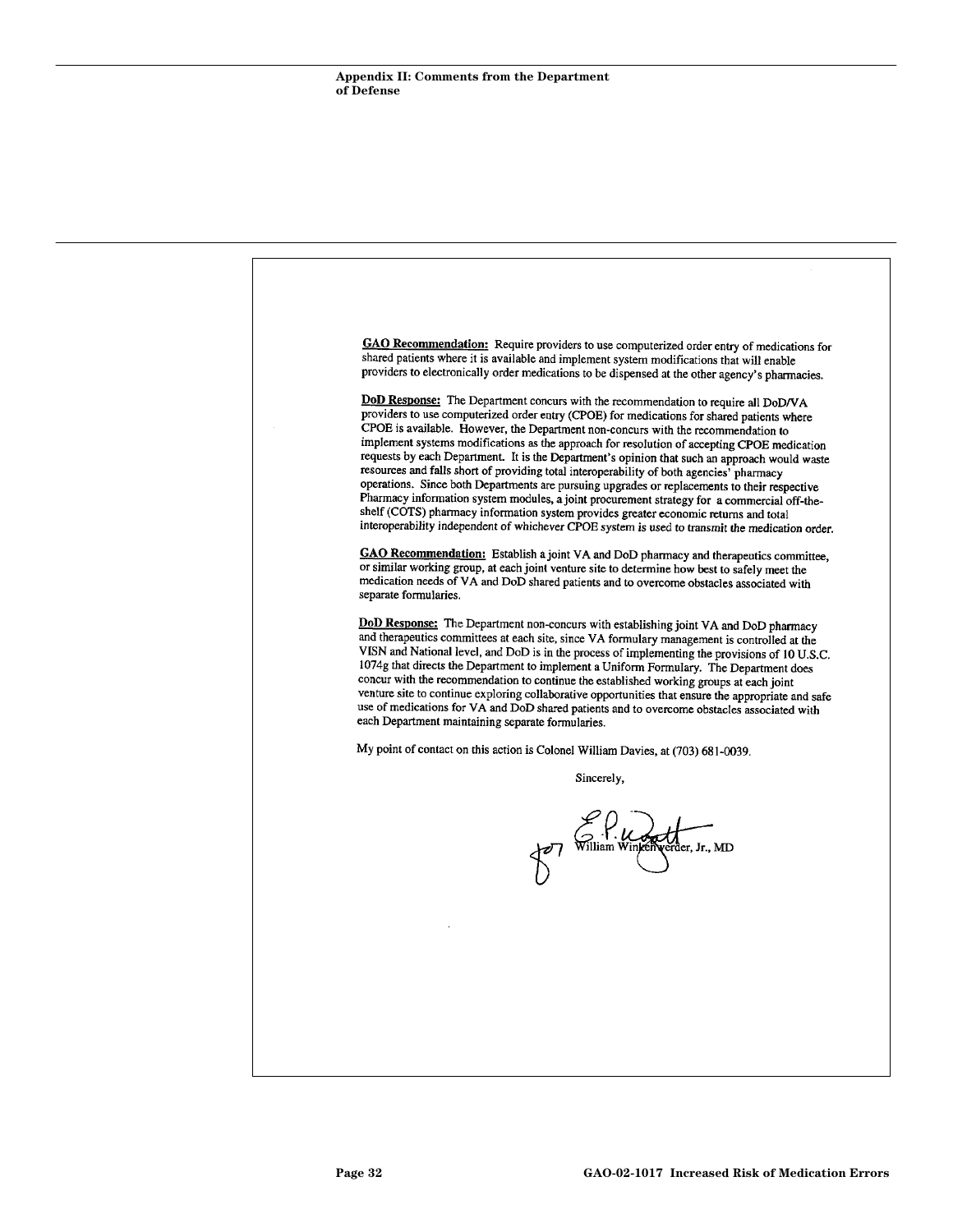#### $\Lambda \cap \Gamma$ **Acknowledgments**  Appendix III: GAO Contacts and Staff Acknowledgments

| <b>GAO</b> Contacts | Deborah L. Edwards, (202) 512-7101<br>Keith E. Steck, (202) 512-9166                                                                                                                    |
|---------------------|-----------------------------------------------------------------------------------------------------------------------------------------------------------------------------------------|
| Acknowledgments     | In addition to those named above, the following staff members made key<br>contributions to this report: Irene J. Barnett, Linda Diggs, Mary W. Reich,<br>Karen Sloan, and Thomas Walke. |